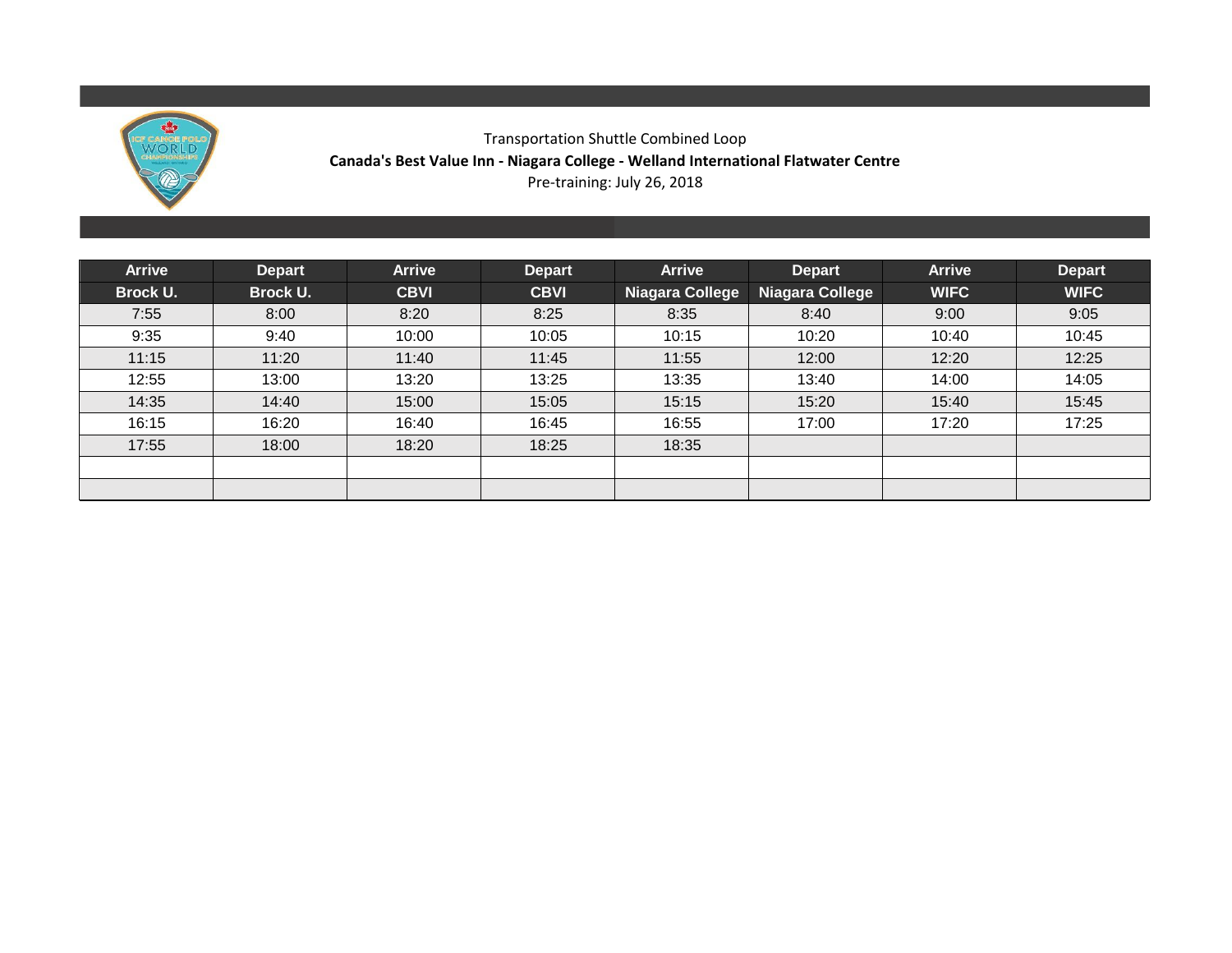

# Transportation Shuttle Combined Loop **Canada's Best Value Inn - Niagara College - Welland International Flatwater Centre** Pre-training: July 27, 2018

| <b>Arrive</b> | <b>Depart</b> | <b>Arrive</b> | <b>Depart</b> | <b>Arrive</b>          | <b>Depart</b>   | <b>Arrive</b> | <b>Depart</b> |
|---------------|---------------|---------------|---------------|------------------------|-----------------|---------------|---------------|
| Brock U.      | Brock U.      | <b>CBVI</b>   | <b>CBVI</b>   | <b>Niagara College</b> | Niagara College | <b>WIFC</b>   | <b>WIFC</b>   |
| 7:55          | 8:00          | 8:20          | 8:25          | 8:35                   | 8:40            | 9:00          | 9:05          |
| 9:35          | 9:40          | 10:00         | 10:05         | 10:15                  | 10:20           | 10:40         | 10:45         |
| 11:15         | 11:20         | 11:40         | 11:45         | 11:55                  | 12:00           | 12:20         | 12:25         |
| 12:55         | 13:00         | 13:20         | 13:25         | 13:35                  | 13:40           | 14:00         | 14:05         |
| 14:35         | 14:40         | 15:00         | 15:05         | 15:15                  | 15:20           | 15:40         | 15:45         |
| 16:15         | 16:20         | 16:40         | 16:45         | 16:55                  | 17:00           | 17:20         | 17:25         |
| 17:55         | 18:00         | 18:20         | 18:25         | 18:35                  |                 |               |               |
|               |               |               |               |                        |                 |               |               |
|               |               |               |               |                        |                 |               |               |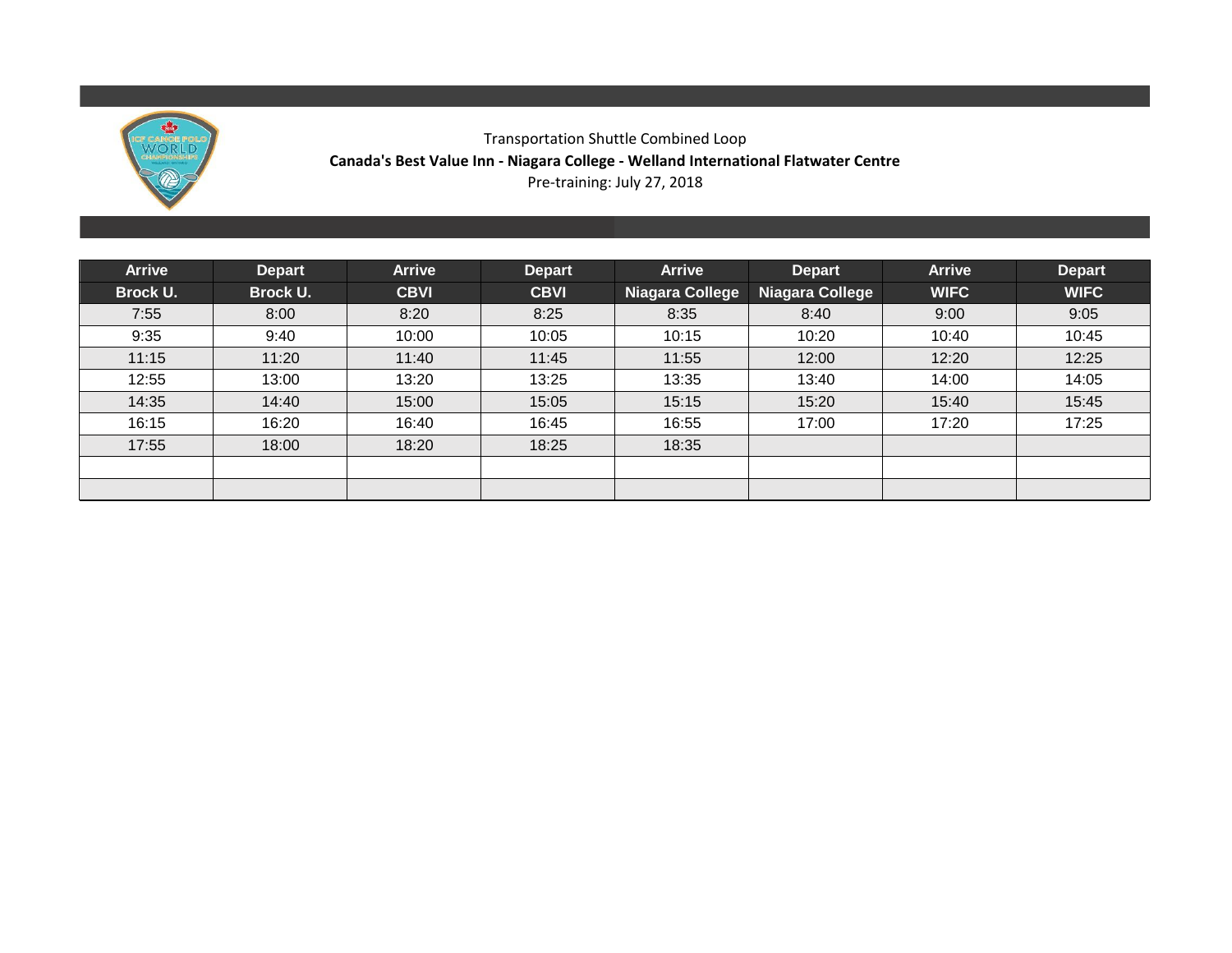

# Transportation Shuttle Loop 1 **Brock University - Welland International Flatwater Centre** Training: July 28, 2018

| <b>Arrive</b> | <b>Depart</b>   | <b>Arrive</b> | <b>Depart</b> |
|---------------|-----------------|---------------|---------------|
| Brock U.      | <b>Brock U.</b> | <b>WIFC</b>   | <b>WIFC</b>   |
| 7:55          | 8:00            | 8:30          | 8:35          |
| 9:05          | 9:10            | 9:40          | 9:45          |
| 10:15         | 10:20           | 10:50         | 10:55         |
| 11:25         | 11:30           | 12:00         | 12:05         |
| 12:35         | 12:40           | 13:10         | 13:15         |
| 13:45         | 13:50           | 14:20         | 14:25         |
| 14:55         | 15:00           | 15:30         | 15:35         |
| 16:05         | 16:10           | 16:40         | 16:45         |
| 17:15         | 17:20           | 17:50         | 17:55         |
| 18:25         |                 |               |               |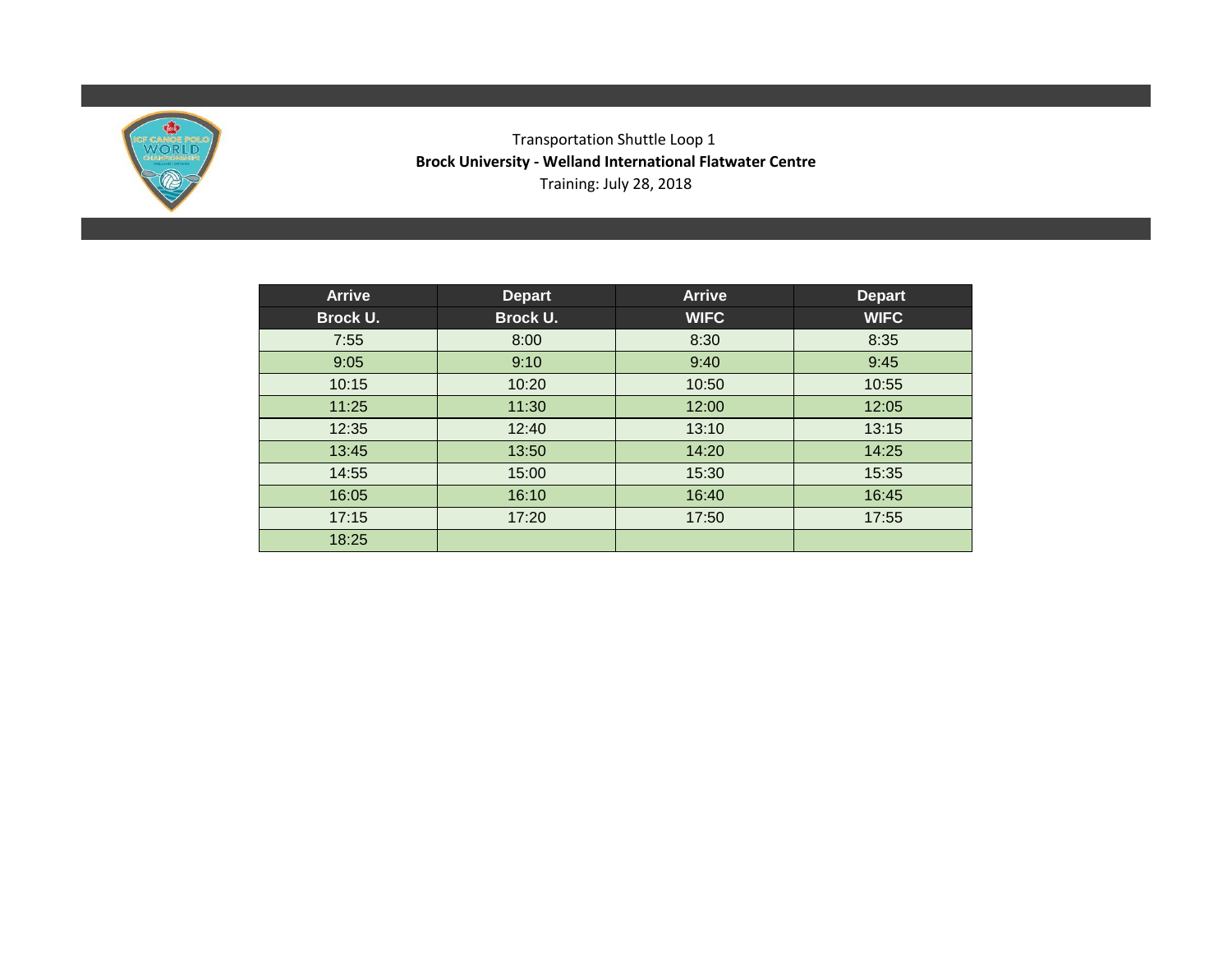

# Transportation Shuttle Loop 2 **Canada's Best Value Inn - Niagara College - Welland International Flatwater Centre** Training: July 28, 2018

| <b>Arrive</b> | <b>Depart</b> | <b>Arrive</b>   | Depart                 | <b>Arrive</b> | <b>Depart</b> | <b>Arrive</b>      | <b>Depart</b>      |
|---------------|---------------|-----------------|------------------------|---------------|---------------|--------------------|--------------------|
| <b>CBVI</b>   | <b>CBVI</b>   | Niagara College | <b>Niagara College</b> | <b>WIFC</b>   | <b>WIFC</b>   | <b>Seaway Mall</b> | <b>Seaway Mall</b> |
| 7:55          | 8:00          | 8:10            | 8:15                   | 8:35          | 8:40          |                    |                    |
| 9:10          | 9:15          | 9:25            | 9:30                   | 9:50          | 9:55          |                    |                    |
| 10:25         | 10:30         | 10:40           | 10:45                  | 11:05         | 11:10         |                    |                    |
| 11:40         | 11:45         | 11:55           | 12:00                  | 12:20         | 12:25         |                    |                    |
| 12:55         | 13:00         | 13:10           | 13:15                  | 13:35         | 13:40         |                    |                    |
| 14:10         | 14:15         | 14:25           | 14:30                  | 14:50         | 14:55         |                    |                    |
| 15:25         | 15:30         | 15:40           | 15:45                  | 16:05         | 16:10         |                    |                    |
| 16:40         | 16:45         | 16:55           | 17:00                  | 17:20         | 17:25         |                    |                    |
| 17:55         | 18:00         | 18:10           |                        |               |               |                    |                    |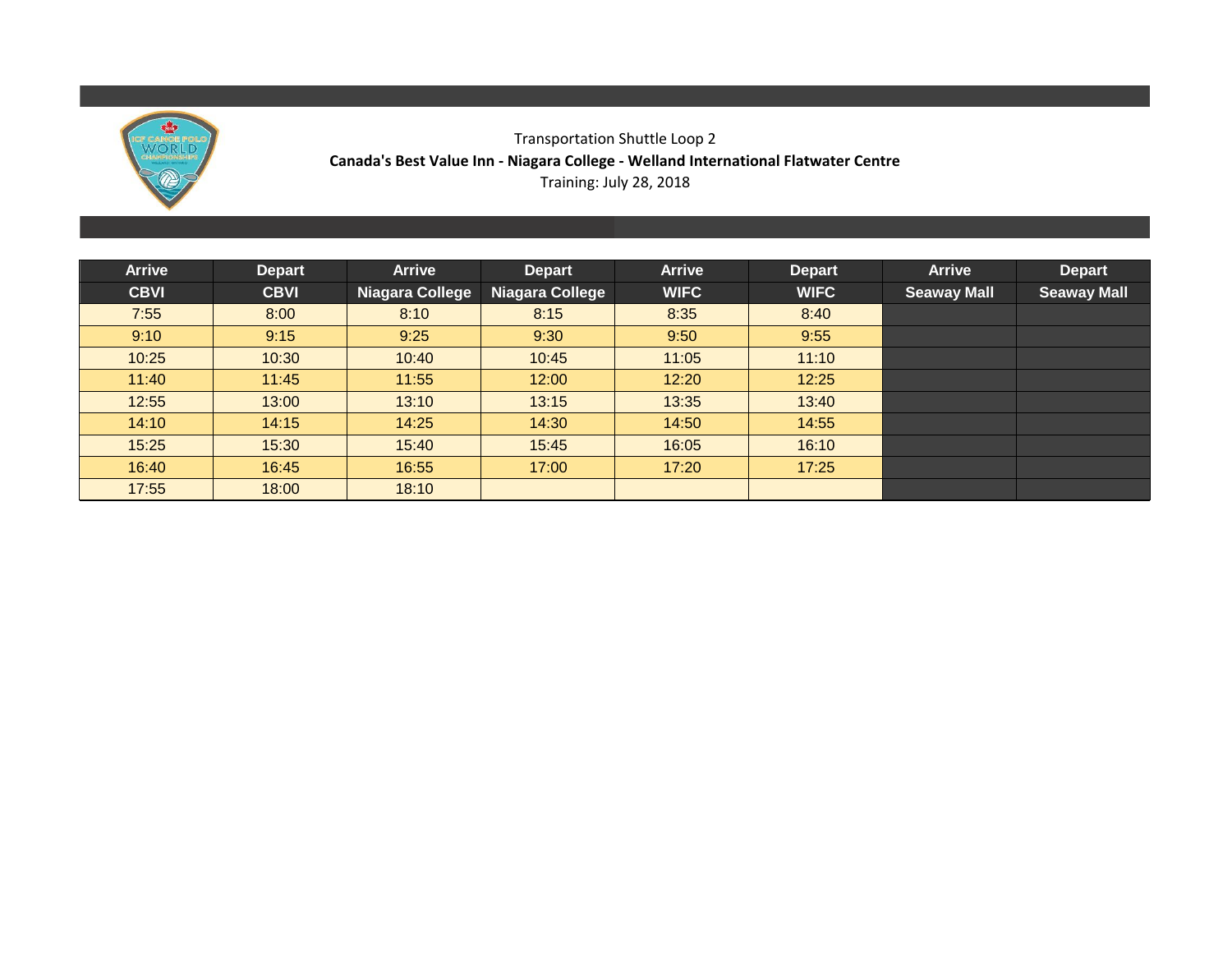

# Transportation Shuttle Loop 1 **Brock University - Welland International Flatwater Centre** Training: July 29, 2018

| <b>Arrive</b> | <b>Depart</b> | <b>Arrive</b> | <b>Depart</b> |
|---------------|---------------|---------------|---------------|
| Brock U.      | Brock U.      | <b>WIFC</b>   | <b>WIFC</b>   |
| 6:45          | 6:50          | 7:20          | 7:25          |
| 7:55          | 8:00          | 8:30          | 8:35          |
| 9:05          | 9:10          | 9:40          | 9:45          |
| 10:15         | 10:20         | 10:50         | 10:55         |
| 11:25         | 11:30         | 12:00         | 12:05         |
| 12:35         | 12:40         | 13:10         | 13:15         |
| 13:45         | 13:50         | 14:20         | 14:25         |
| 14:55         | 15:00         | 15:30         | 15:35         |
| 16:05         | 16:10         | 16:40         | 16:45         |
| 17:15         | 17:20         | 17:50         | 17:55         |
| 18:25         | 18:30         | 19:00         | 19:30         |
| 20:00         |               |               |               |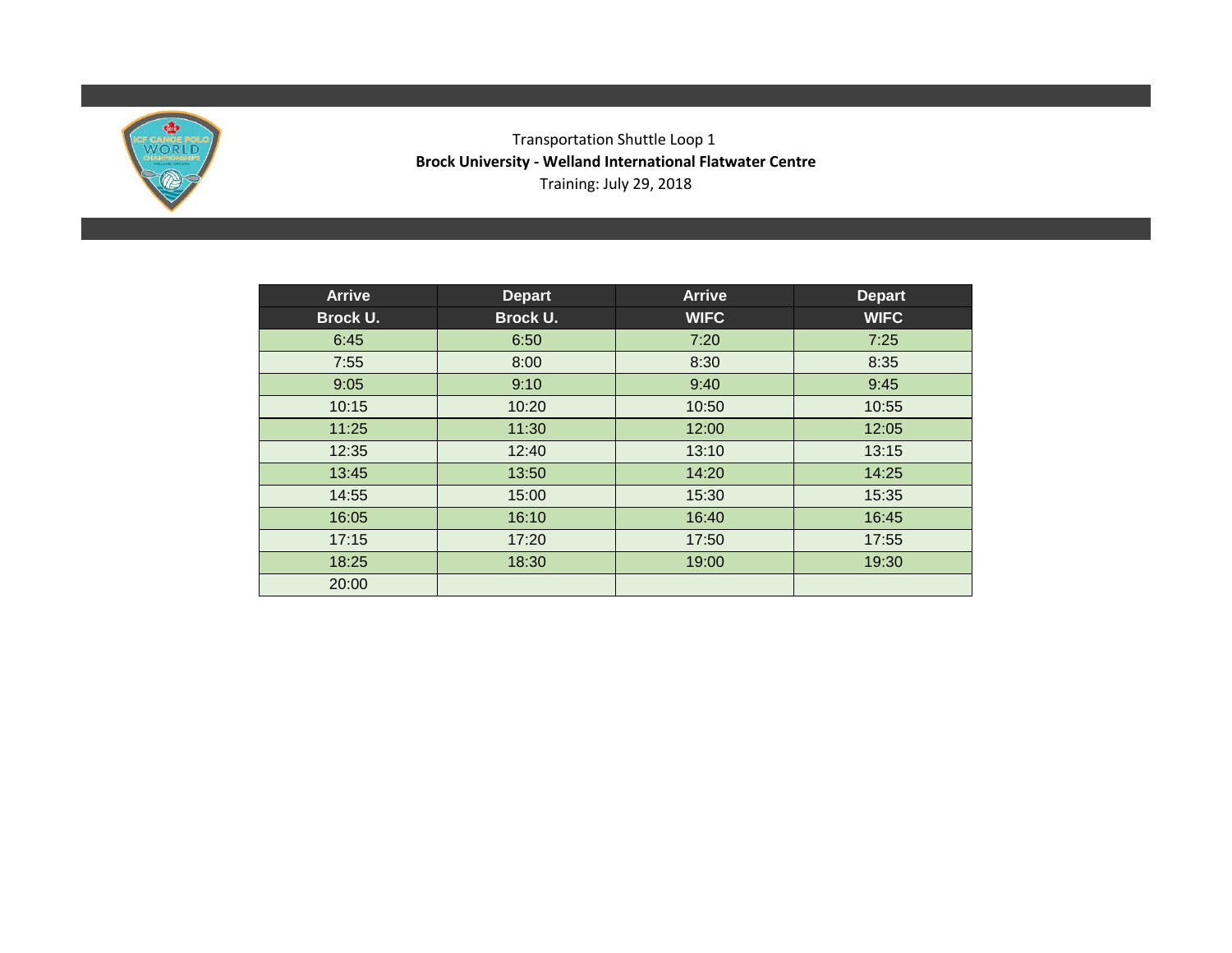

# Transportation Shuttle Loop 2 **Canada's Best Value Inn - Niagara College - Welland International Flatwater Centre** Training: July 29, 2018

| <b>Arrive</b> | <b>Depart</b> | <b>Arrive</b>   | <b>Depart</b>          | <b>Arrive</b> | <b>Depart</b> | <b>Arrive</b>      | <b>Depart</b>      |
|---------------|---------------|-----------------|------------------------|---------------|---------------|--------------------|--------------------|
| <b>CBVI</b>   | <b>CBVI</b>   | Niagara College | <b>Niagara College</b> | <b>WIFC</b>   | <b>WIFC</b>   | <b>Seaway Mall</b> | <b>Seaway Mall</b> |
| 6:40          | 6:45          | 6:55            | 7:00                   | 7:20          | 7:25          |                    |                    |
| 7:55          | 8:00          | 8:10            | 8:15                   | 8:35          | 8:40          |                    |                    |
| 9:10          | 9:15          | 9:25            | 9:30                   | 9:50          | 9:55          |                    |                    |
| 10:25         | 10:30         | 10:40           | 10:45                  | 11:05         | 11:10         |                    |                    |
| 11:40         | 11:45         | 11:55           | 12:00                  | 12:20         | 12:25         |                    |                    |
| 12:55         | 13:00         | 13:10           | 13:15                  | 13:35         | 13:40         |                    |                    |
| 14:10         | 14:15         | 14:25           | 14:30                  | 14:50         | 14:55         |                    |                    |
| 15:25         | 15:30         | 15:40           | 15:45                  | 16:05         | 16:10         |                    |                    |
| 16:40         | 16:45         | 16:55           | 17:00                  | 17:20         | 17:25         |                    |                    |
| 17:55         | 18:00         | 18:10           | 18:15                  | 18:35         | 18:40         |                    |                    |
| 19:10         | 19:15         | 19:25           | 19:30                  | 19:50         | 19:55         |                    |                    |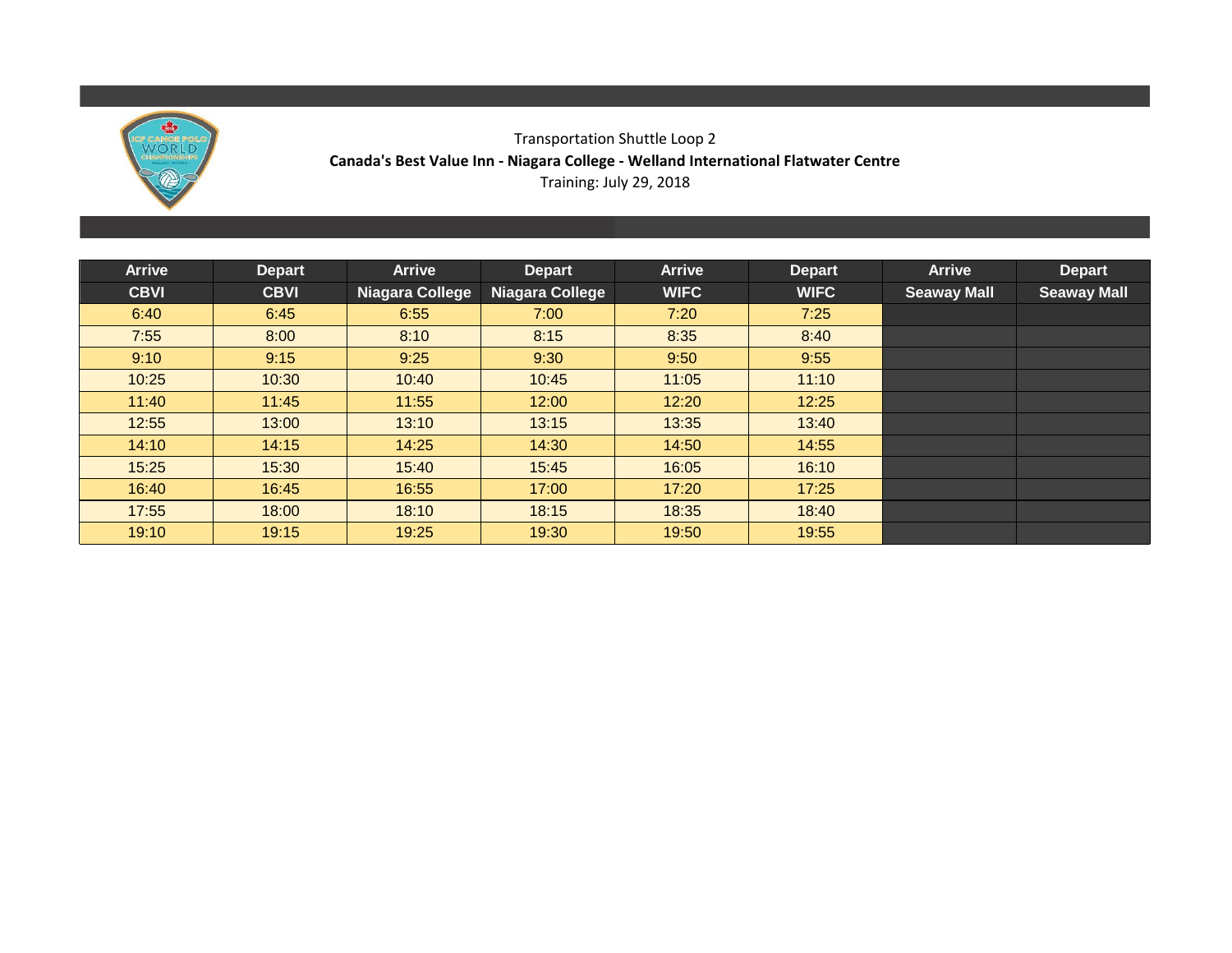

# Transportation Shuttle Loop 1 **Brock University - Welland International Flatwater Centre** Training: July 30, 2018

| <b>Arrive</b>   | <b>Depart</b> | <b>Arrive</b> | <b>Depart</b> |
|-----------------|---------------|---------------|---------------|
| <b>Brock U.</b> | Brock U.      | <b>WIFC</b>   | <b>WIFC</b>   |
| 6:45            | 6:50          | 7:20          | 7:25          |
| 7:55            | 8:00          | 8:30          | 8:35          |
| 9:05            | 9:10          | 9:40          | 9:45          |
| 10:15           | 10:20         | 10:50         | 10:55         |
| 11:25           | 11:30         | 12:00         | 12:05         |
| 12:35           | 12:40         | 13:10         | 13:15         |
| 13:45           | 13:50         | 14:20         | 14:25         |
| 14:55           | 15:00         | 15:30         | 15:35         |
| 16:05           | 16:10         | 16:40         | 16:45         |
| 17:15           |               |               |               |

Please Note: Buses will depart for Opening Ceremonies at 17:30 from accommodations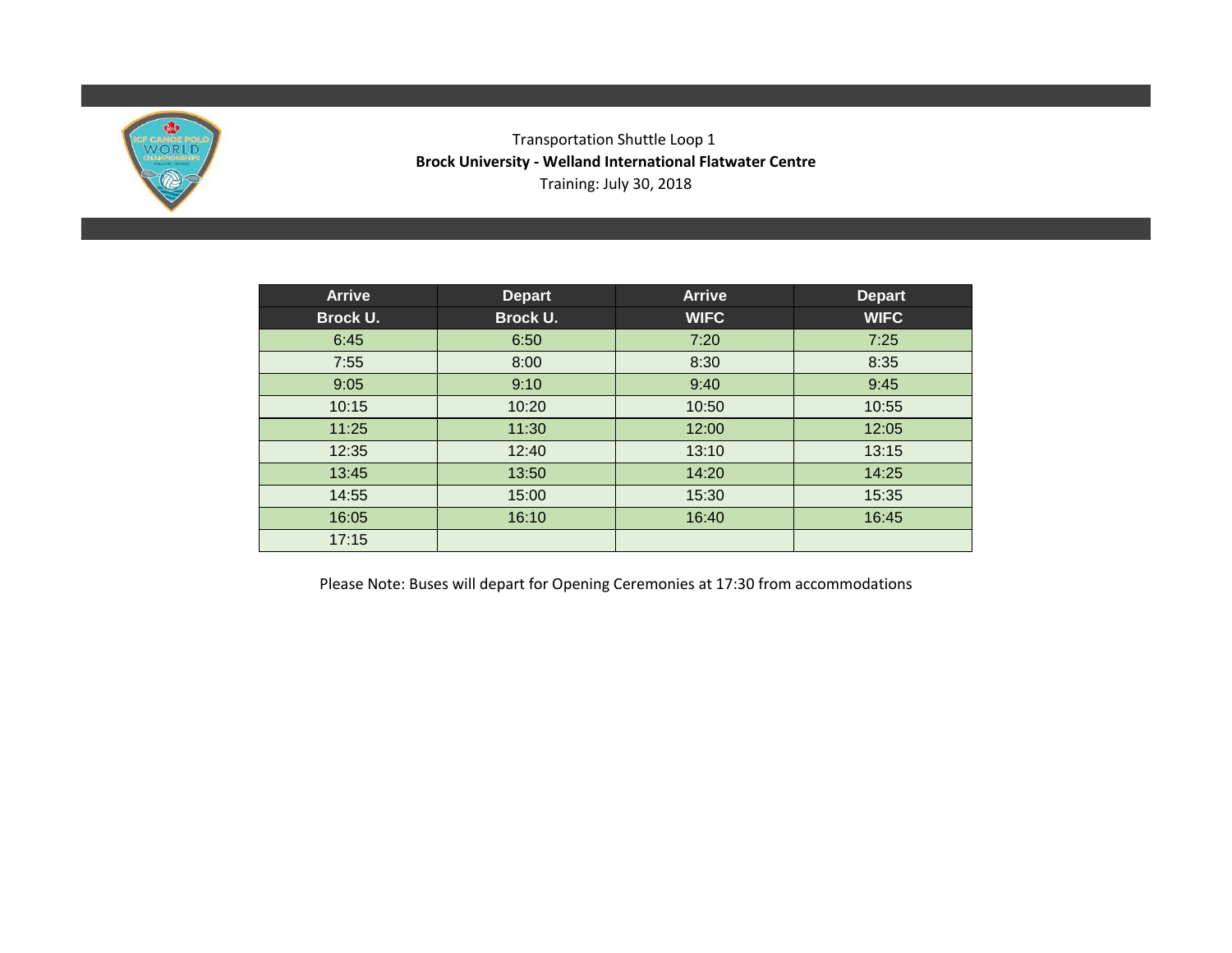

### Transportation Shuttle Loop 2 **Canada's Best Value Inn - Niagara College - Welland International Flatwater Centre** Training: July 30, 2018

| <b>Arrive</b> | <b>Depart</b> | <b>Arrive</b>          | <b>Depart</b>          | <b>Arrive</b> | <b>Depart</b> | <b>Arrive</b>      | <b>Depart</b>      |
|---------------|---------------|------------------------|------------------------|---------------|---------------|--------------------|--------------------|
| <b>CBVI</b>   | <b>CBVI</b>   | <b>Niagara College</b> | <b>Niagara College</b> | <b>WIFC</b>   | <b>WIFC</b>   | <b>Seaway Mall</b> | <b>Seaway Mall</b> |
| 6:40          | 6:45          | 6:55                   | 7:00                   | 7:20          | 7:25          |                    |                    |
| 7:55          | 8:00          | 8:10                   | 8:15                   | 8:35          | 8:40          |                    |                    |
| 9:10          | 9:15          | 9:25                   | 9:30                   | 9:50          | 9:55          |                    |                    |
| 10:25         | 10:30         | 10:40                  | 10:45                  | 11:05         | 11:10         |                    |                    |
| 11:40         | 11:45         | 11:55                  | 12:00                  | 12:20         | 12:25         |                    |                    |
| 12:55         | 13:00         | 13:10                  | 13:15                  | 13:35         | 13:40         |                    |                    |
| 14:10         | 14:15         | 14:25                  | 14:30                  | 14:50         | 14:55         |                    |                    |
| 15:25         | 15:30         | 15:40                  | 15:45                  | 16:05         | 16:10         |                    |                    |
| 16:40         | 16:45         | 16:55                  |                        |               |               |                    |                    |

Please Note: Buses will depart for Opening Ceremonies at 17:30 from accommodations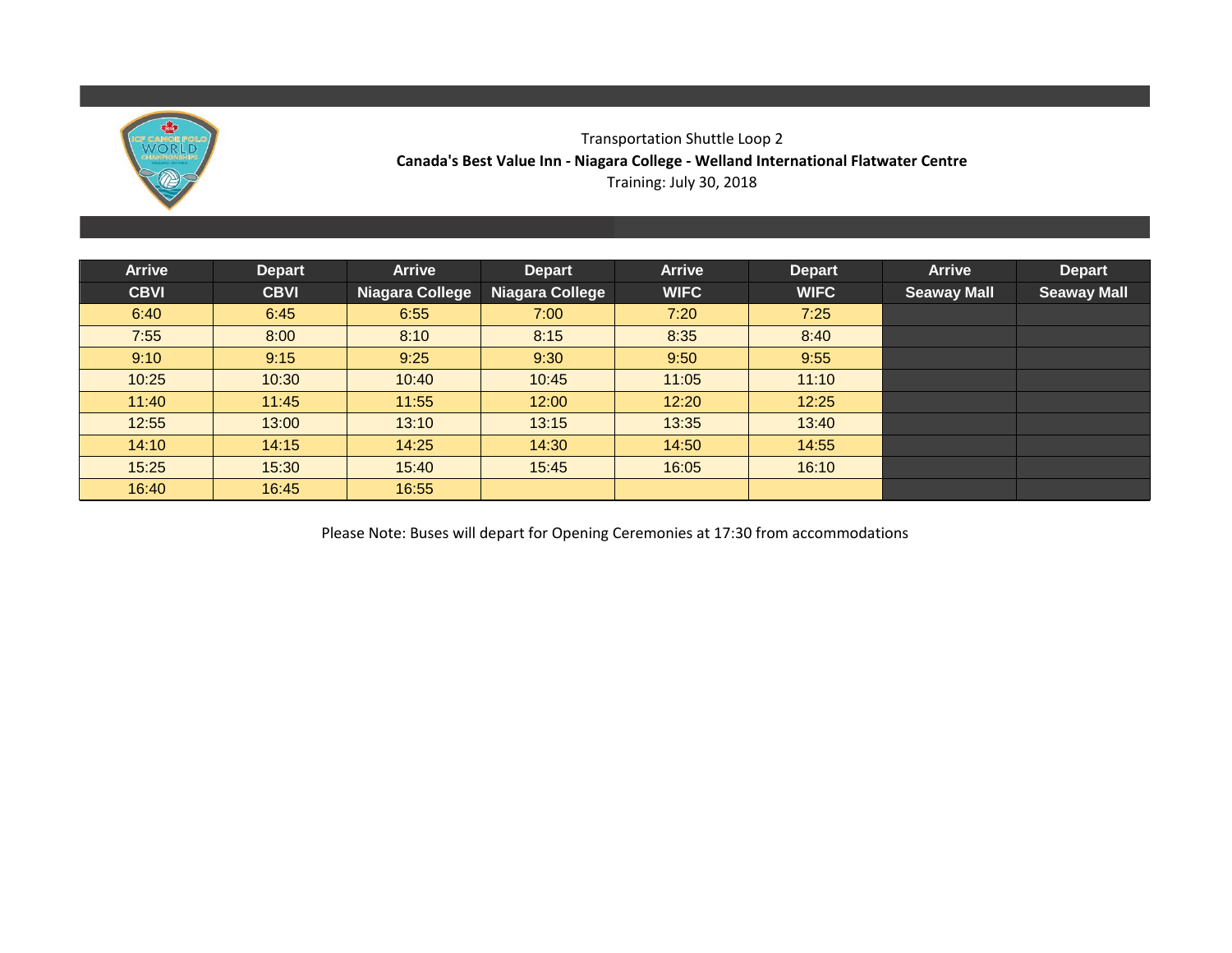

Transportation Shuttle Loop 1 **Brock University - Welland International Flatwater Centre** Competition: July 31, 2018

| Bus #          | <b>Arrive</b> | <b>Depart</b>   | <b>Arrive</b> | <b>Depart</b> |
|----------------|---------------|-----------------|---------------|---------------|
|                | Brock U.      | <b>Brock U.</b> | <b>WIFC</b>   | <b>WIFC</b>   |
| $\mathbf{1}$   | 7:55          | 8:00            | 8:30          | 8:35          |
| $\overline{2}$ | 8:30          | 8:35            | 9:05          | 9:10          |
| $\mathbf 1$    | 9:05          | 9:10            | 9:40          | 9:45          |
| $\overline{2}$ | 9:40          | 9:45            | 10:15         | 10:20         |
| $\mathbf{1}$   | 10:15         | 10:20           | 10:50         | 10:55         |
| $\overline{2}$ | 10:50         | 10:55           | 11:25         | 11:30         |
| $\mathbf 1$    | 11:25         | 11:30           | 12:00         | 12:05         |
| $\overline{2}$ | 12:00         | 12:05           | 12:35         | 12:40         |
| $\mathbf 1$    | 12:35         | 12:40           | 13:10         | 13:15         |
| $\overline{2}$ | 13:10         | 13:15           | 13:45         | 13:50         |
| $\mathbf 1$    | 13:45         | 13:50           | 14:20         | 14:25         |
| $\overline{2}$ | 14:20         | 14:25           | 14:55         | 15:00         |
| $\mathbf 1$    | 14:55         | 15:00           | 15:30         | 15:35         |
| $\overline{2}$ | 15:30         | 15:35           | 16:05         | 16:10         |
| $\mathbf{1}$   | 16:05         | 16:10           | 16:40         | 16:45         |
| $\overline{2}$ | 16:40         | 16:45           | 17:15         | 17:20         |
| $\mathbf{1}$   | 17:15         |                 |               |               |
| $\overline{2}$ | 17:50         |                 |               |               |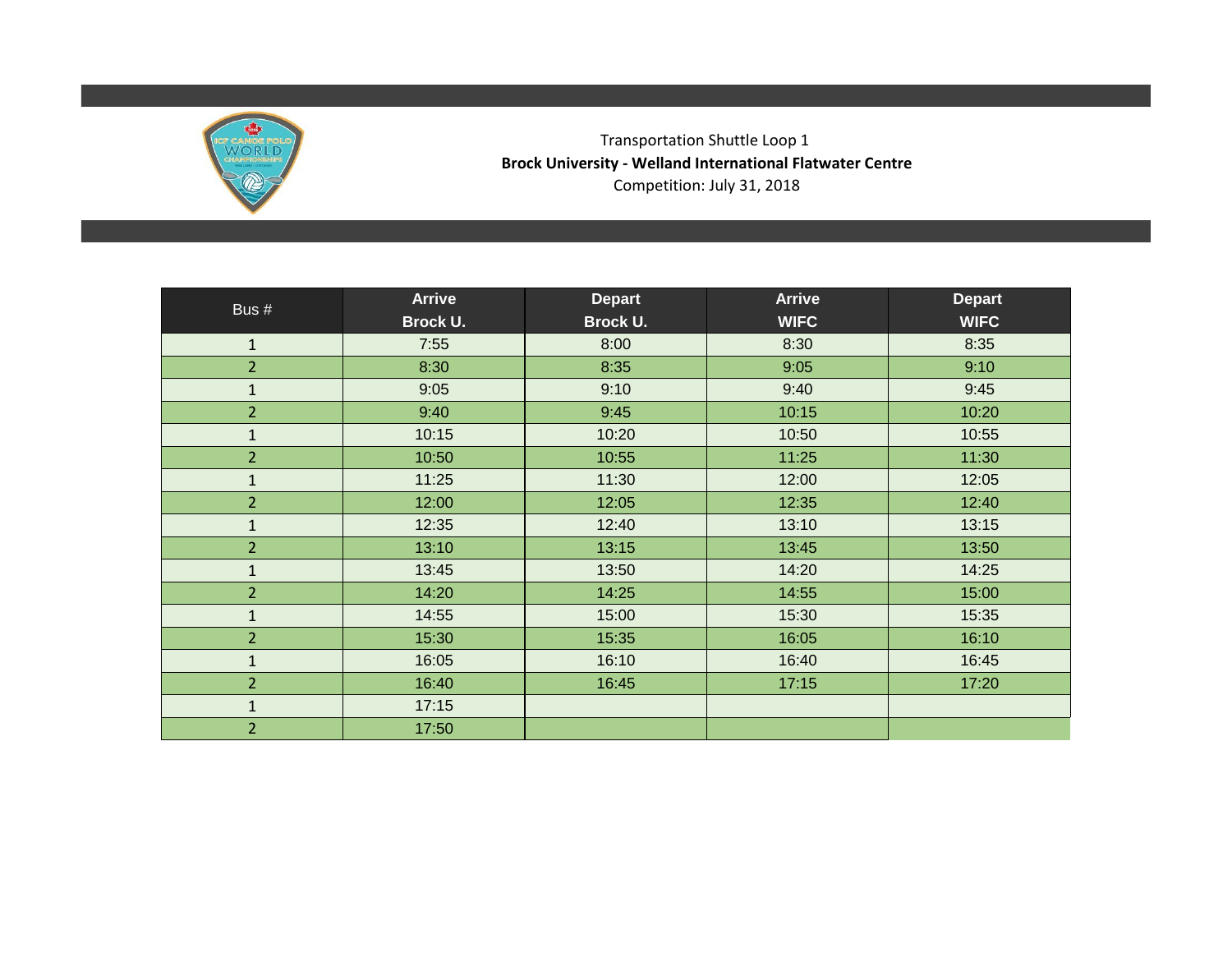

### Transportation Shuttle Loop 2 **Canada's Best Value Inn - Niagara College - Welland International Flatwater Centre** Competition: July 31, 2018

|                | <b>Arrive</b> | <b>Depart</b> | Arrive          | <b>Depart</b>   | <b>Arrive</b> | <b>Depart</b> | <b>Arrive</b>      | <b>Depart</b>      |
|----------------|---------------|---------------|-----------------|-----------------|---------------|---------------|--------------------|--------------------|
| Bus $#$        | <b>CBVI</b>   | <b>CBVI</b>   | Niagara College | Niagara College | <b>WIFC</b>   | <b>WIFC</b>   | <b>Seaway Mall</b> | <b>Seaway Mall</b> |
| 3              | 7:50          | 7:55          | 8:05            | 8:10            | 8:30          | 8:35          |                    |                    |
| 4              | 8:30          | 8:35          | 8:45            | 8:50            | 9:10          | 9:15          |                    |                    |
| 3              | 9:05          | 9:10          | 9:20            | 9:25            | 9:45          | 9:50          | 10:10              | 10:15              |
| 4              | 9:45          | 9:50          | 10:00           | 10:05           | 10:25         | 10:30         | 10:50              | 10:55              |
| $\overline{3}$ | 10:20         | 10:25         | 10:35           | 10:40           | 11:00         | 11:05         | 11:25              | 11:30              |
| 4              | 11:00         | 11:05         | 11:15           | 11:20           | 11:40         | 11:45         | 12:05              | 12:10              |
| 3              | 11:35         | 11:40         | 11:50           | 11:55           | 12:15         | 12:20         | 12:40              | 12:45              |
| 4              | 12:15         | 12:20         | 12:30           | 12:35           | 12:55         | 13:00         | 13:20              | 13:25              |
| 3              | 12:50         | 12:55         | 13:05           | 13:10           | 13:30         | 13:35         | 13:55              | 14:00              |
| 4              | 13:30         | 13:35         | 13:45           | 13:50           | 14:10         | 14:15         | 14:35              | 14:40              |
| 3              | 14:05         | 14:10         | 14:20           | 14:25           | 14:45         | 14:50         | 15:10              | 15:15              |
| 4              | 14:45         | 14:50         | 15:00           | 15:05           | 15:25         | 15:30         |                    |                    |
| 3              | 15:20         | 15:25         | 15:35           | 15:40           | 16:00         | 16:05         |                    |                    |
| 4              | 16:00         | 16:05         | 16:15           | 16:20           | 16:40         | 16:45         |                    |                    |
| 3              | 16:35         | 16:40         | 16:50           | 16:55           | 17:15         | 17:20         |                    |                    |
| 4              | 17:15         | 17:20         | 17:30           |                 |               |               |                    |                    |
| 3              | 17:50         | 17:55         | 18:05           |                 |               |               |                    |                    |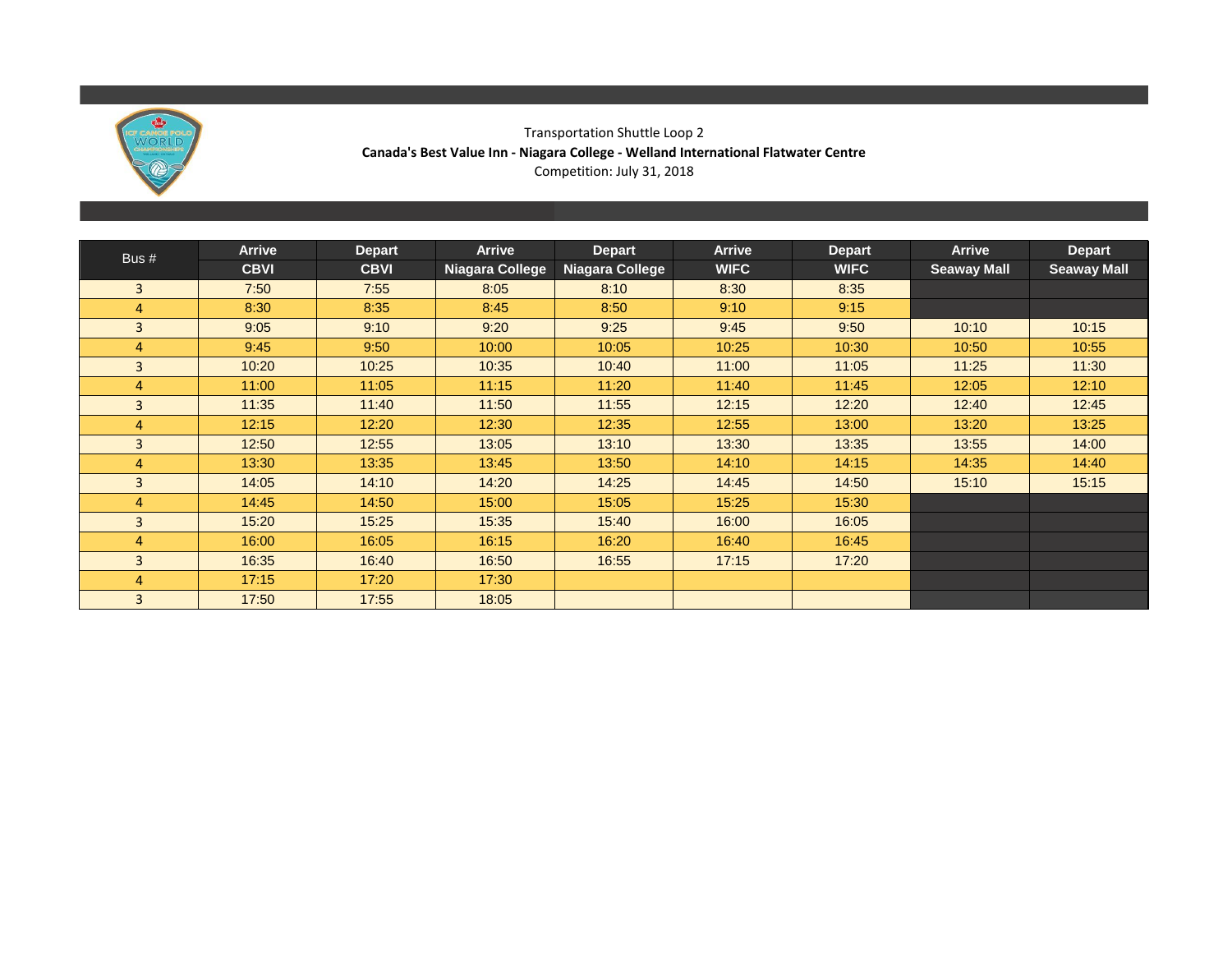

Transportation Shuttle Loop 1 **Brock University - Welland International Flatwater Centre** Competition: August 1, 2018

| Bus #          | <b>Arrive</b> | <b>Depart</b> | <b>Arrive</b> | <b>Depart</b> |
|----------------|---------------|---------------|---------------|---------------|
|                | Brock U.      | Brock U.      | <b>WIFC</b>   | <b>WIFC</b>   |
| $\mathbf 1$    | 7:05          | 7:10          | 7:40          | 7:45          |
| $\overline{2}$ | 7:40          | 7:45          | 8:15          | 8:20          |
| $\mathbf{1}$   | 8:15          | 8:20          | 8:50          | 8:55          |
| $\overline{2}$ | 8:50          | 8:55          | 9:25          | 9:30          |
| $\mathbf 1$    | 9:25          | 9:30          | 10:00         | 10:05         |
| $\overline{2}$ | 10:00         | 10:05         | 10:35         | 10:40         |
| $\mathbf{1}$   | 10:35         | 10:40         | 11:10         | 11:15         |
| $\overline{2}$ | 11:10         | 11:15         | 11:45         | 11:50         |
| $\mathbf{1}$   | 11:45         | 11:50         | 12:20         | 12:25         |
| $\overline{2}$ | 12:20         | 12:25         | 12:55         | 13:00         |
| $\mathbf{1}$   | 12:55         | 13:00         | 13:30         | 13:35         |
| $\overline{2}$ | 13:30         | 13:35         | 14:05         | 14:10         |
| $\mathbf{1}$   | 14:05         | 14:10         | 14:40         | 14:45         |
| $\overline{2}$ | 14:40         | 14:45         | 15:15         | 15:20         |
| $\mathbf 1$    | 15:15         | 15:20         | 15:50         | 15:55         |
| $\overline{2}$ | 15:50         | 15:55         | 16:25         | 16:30         |
| $\mathbf 1$    | 16:25         | 16:30         | 17:00         | 17:05         |
| $\overline{2}$ | 17:00         | 17:05         | 17:35         | 17:40         |
| $\mathbf{1}$   | 17:35         | 17:40         | 18:10         | 18:15         |
| $\overline{2}$ | 18:10         | 18:15         | 18:45         | 18:50         |
| $\mathbf{1}$   | 18:45         | 18:50         | 19:20         | 19:25         |
| $\overline{2}$ | 19:20         | 19:25         | 19:55         | 20:00         |
| $\mathbf 1$    | 19:55         |               |               |               |
| $\overline{2}$ | 20:30         |               |               |               |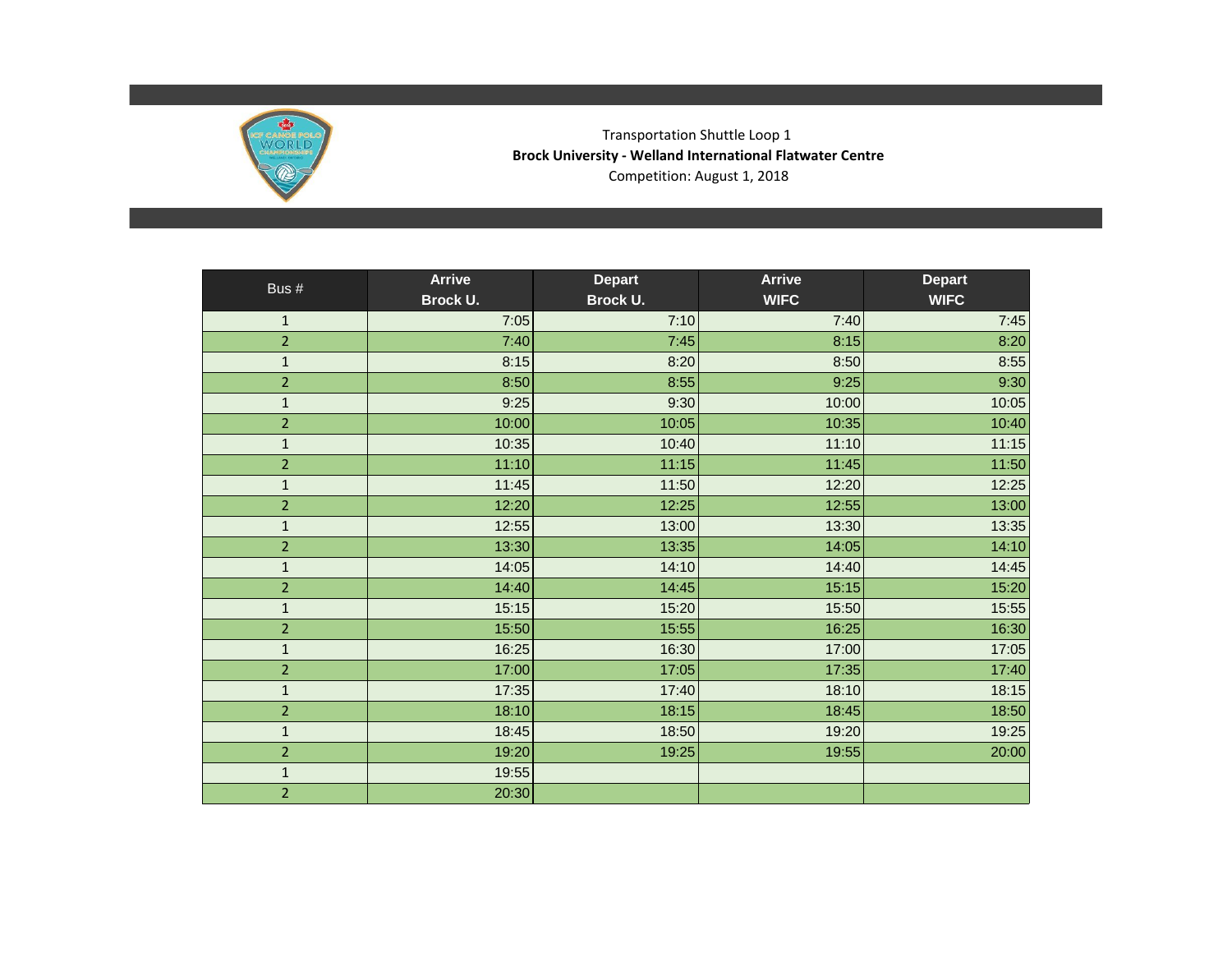

### Transportation Shuttle Loop 2 **Canada's Best Value Inn - Niagara College - Welland International Flatwater Centre** Competition: August 1, 2018

|                | <b>Arrive</b> | <b>Depart</b> | <b>Arrive</b>   | <b>Depart</b>   | <b>Arrive</b> | <b>Depart</b> | <b>Arrive</b>      | <b>Depart</b>      |
|----------------|---------------|---------------|-----------------|-----------------|---------------|---------------|--------------------|--------------------|
| Bus #          | <b>CBVI</b>   | <b>CBVI</b>   | Niagara College | Niagara College | <b>WIFC</b>   | <b>WIFC</b>   | <b>Seaway Mall</b> | <b>Seaway Mall</b> |
| 3              | 7:00          | 7:05          | 7:15            | 7:20            | 7:40          | 7:45          |                    |                    |
| 4              | 7:40          | 7:45          | 7:55            | 8:00            | 8:20          | 8:25          |                    |                    |
| $\overline{3}$ | 8:15          | 8:20          | 8:30            | 8:35            | 8:55          | 9:00          |                    |                    |
| 4              | 8:55          | 9:00          | 9:10            | 9:15            | 9:35          | 9:40          | 10:00              | 10:05              |
| $\overline{3}$ | 9:30          | 9:35          | 9:45            | 9:50            | 10:10         | 10:15         | 10:35              | 10:40              |
| $\overline{4}$ | 10:10         | 10:15         | 10:25           | 10:30           | 10:50         | 10:55         | 11:15              | 11:20              |
| $\overline{3}$ | 10:45         | 10:50         | 11:00           | 11:05           | 11:25         | 11:30         | 11:50              | 11:55              |
| 4              | 11:25         | 11:30         | 11:40           | 11:45           | 12:05         | 12:10         | 12:30              | 12:35              |
| 3              | 12:00         | 12:05         | 12:15           | 12:20           | 12:40         | 12:45         | 13:05              | 13:10              |
| 4              | 12:40         | 12:45         | 12:55           | 13:00           | 13:20         | 13:25         | 13:45              | 13:50              |
| 3              | 13:15         | 13:20         | 13:30           | 13:35           | 13:55         | 14:00         | 14:20              | 14:25              |
| 4              | 13:55         | 14:00         | 14:10           | 14:15           | 14:35         | 14:40         | 15:00              | 15:05              |
| 3              | 14:30         | 14:35         | 14:45           | 14:50           | 15:10         | 15:15         |                    |                    |
| 4              | 15:10         | 15:15         | 15:25           | 15:30           | 15:50         | 15:55         |                    |                    |
| 3              | 15:45         | 15:50         | 16:00           | 16:05           | 16:25         | 16:30         |                    |                    |
| 4              | 16:25         | 16:30         | 16:40           | 16:45           | 17:05         | 17:10         |                    |                    |
| 3              | 17:00         | 17:05         | 17:15           | 17:20           | 17:40         | 17:45         |                    |                    |
| 4              | 17:40         | 17:45         | 17:55           | 18:00           | 18:20         | 18:25         |                    |                    |
| 3              | 18:15         | 18:20         | 18:30           | 18:35           | 18:55         | 19:00         |                    |                    |
| 4              | 18:55         | 19:00         | 19:10           | 19:15           | 19:35         | 19:40         |                    |                    |
| 3              | 19:30         | 19:35         | 19:45           |                 |               |               |                    |                    |
| 4              | 20:10         | 20:15         | 20:25           |                 |               |               |                    |                    |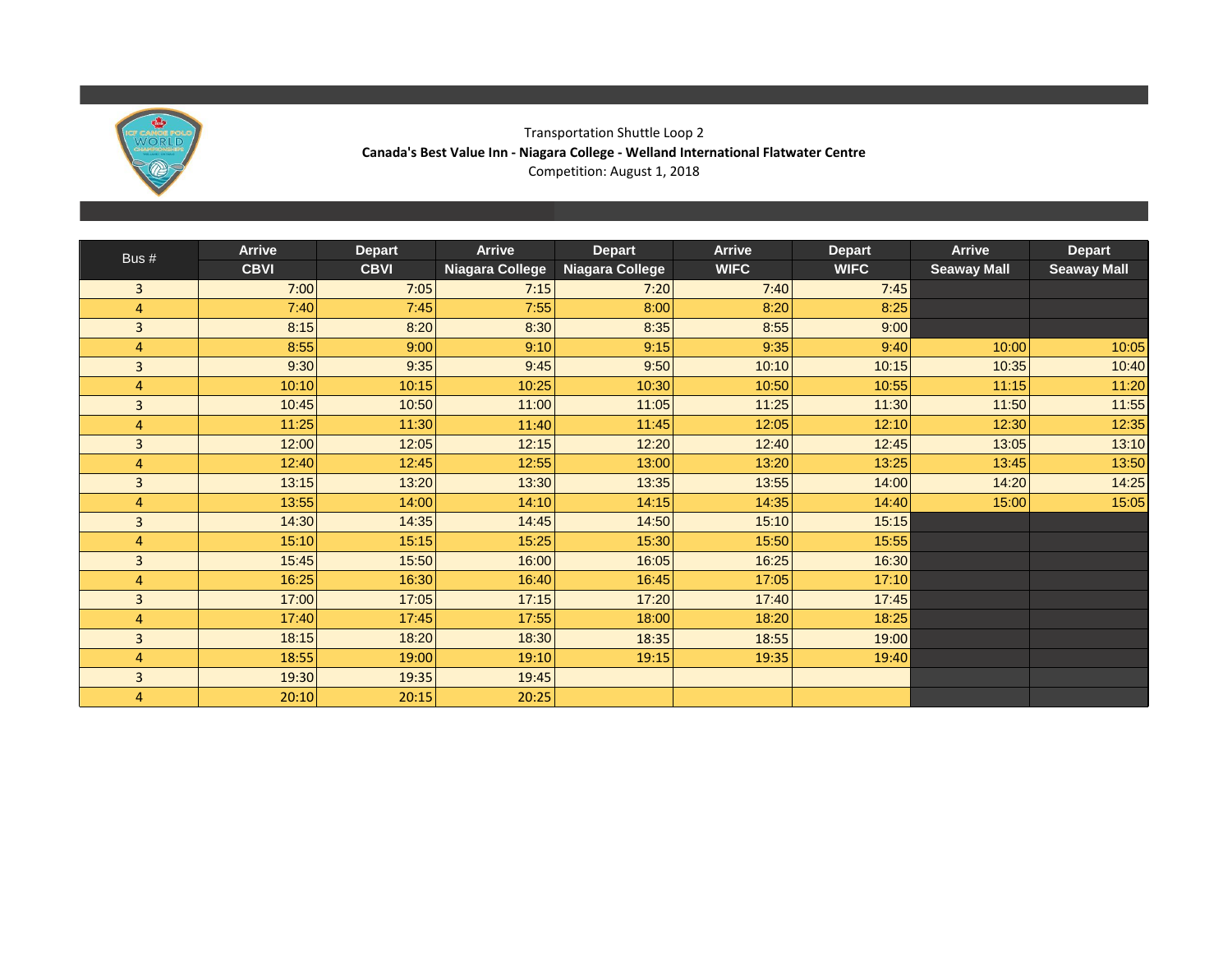

Transportation Shuttle Loop 1 **Brock University - Welland International Flatwater Centre** Competition: August 2, 2018

| Bus #          | <b>Arrive</b> | <b>Depart</b> | <b>Arrive</b> | <b>Depart</b> |
|----------------|---------------|---------------|---------------|---------------|
|                | Brock U.      | Brock U.      | <b>WIFC</b>   | <b>WIFC</b>   |
| $\mathbf{1}$   | 6:30          | 6:35          | 7:05          | 7:10          |
| $\overline{2}$ | 7:05          | 7:10          | 7:40          | 7:45          |
| $\mathbf 1$    | 7:40          | 7:45          | 8:15          | 8:20          |
| $\overline{2}$ | 8:15          | 8:20          | 8:50          | 8:55          |
| $\mathbf{1}$   | 8:50          | 8:55          | 9:25          | 9:30          |
| $\overline{2}$ | 9:25          | 9:30          | 10:00         | 10:05         |
| $\mathbf{1}$   | 10:00         | 10:05         | 10:35         | 10:40         |
| $\overline{2}$ | 10:35         | 10:40         | 11:10         | 11:15         |
| $\mathbf{1}$   | 11:10         | 11:15         | 11:45         | 11:50         |
| $\overline{2}$ | 11:45         | 11:50         | 12:20         | 12:25         |
| $\mathbf{1}$   | 12:20         | 12:25         | 12:55         | 13:00         |
| $\overline{2}$ | 12:55         | 13:00         | 13:30         | 13:35         |
| $\mathbf 1$    | 13:30         | 13:35         | 14:05         | 14:10         |
| $\overline{2}$ | 14:05         | 14:10         | 14:40         | 14:45         |
| $\mathbf{1}$   | 14:40         | 14:45         | 15:15         | 15:20         |
| $\overline{2}$ | 15:15         | 15:20         | 15:50         | 15:55         |
| $\mathbf{1}$   | 15:50         | 15:55         | 16:25         | 16:30         |
| $\overline{2}$ | 16:25         | 16:30         | 17:00         | 17:05         |
| $\mathbf{1}$   | 17:00         | 17:05         | 17:35         | 17:40         |
| $\overline{2}$ | 17:35         | 17:40         | 18:10         | 18:15         |
| $\mathbf{1}$   | 18:10         | 18:15         | 18:45         | 18:50         |
| $\overline{2}$ | 18:45         | 18:50         | 19:20         | 19:25         |
| $\mathbf 1$    | 19:20         |               |               |               |
| $\overline{2}$ | 19:55         |               |               |               |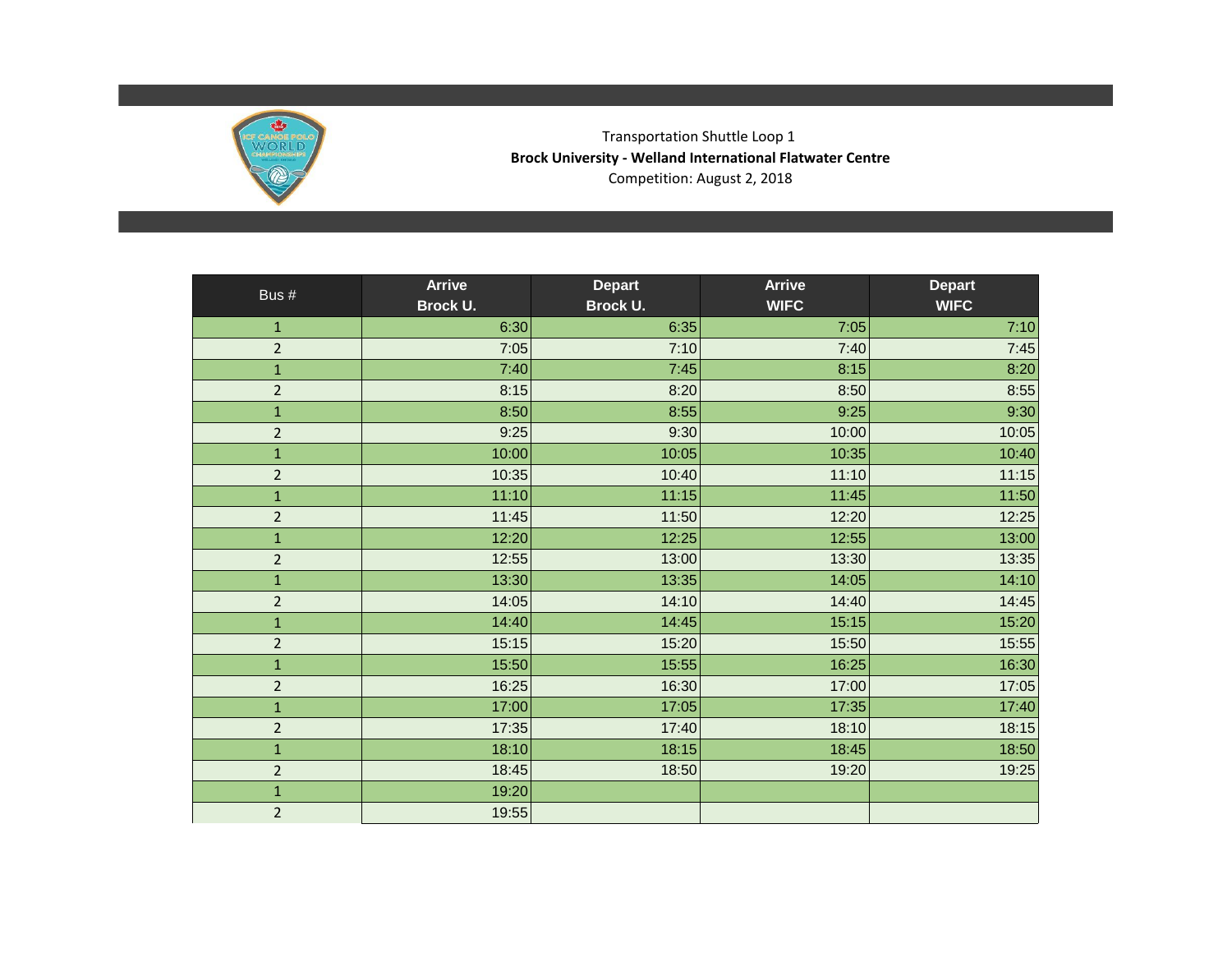

### Transportation Shuttle Loop 2 **Canada's Best Value Inn - Niagara College - Welland International Flatwater Centre** Competition: August 2, 2018

| Bus #          | <b>Arrive</b> | <b>Depart</b> | <b>Arrive</b>   | <b>Depart</b>   | <b>Arrive</b> | <b>Depart</b> | <b>Arrive</b>      | <b>Depart</b>      |
|----------------|---------------|---------------|-----------------|-----------------|---------------|---------------|--------------------|--------------------|
|                | <b>CBVI</b>   | <b>CBVI</b>   | Niagara College | Niagara College | <b>WIFC</b>   | <b>WIFC</b>   | <b>Seaway Mall</b> | <b>Seaway Mall</b> |
| 3              | 6:25          | 6:30          | 6:40            | 6:45            | 7:05          | 7:10          |                    |                    |
| $\overline{4}$ | 7:05          | 7:10          | 7:20            | 7:25            | 7:45          | 7:50          |                    |                    |
| $\overline{3}$ | 7:40          | 7:45          | 7:55            | 8:00            | 8:20          | 8:25          |                    |                    |
| $\overline{4}$ | 8:20          | 8:25          | 8:35            | 8:40            | 9:00          | 9:05          |                    |                    |
| 3              | 8:55          | 9:00          | 9:10            | 9:15            | 9:35          | 9:40          |                    |                    |
| 4              | 9:35          | 9:40          | 9:50            | 9:55            | 10:15         | 10:20         |                    |                    |
| $\overline{3}$ | 10:10         | 10:15         | 10:25           | 10:30           | 10:50         | 10:55         | 11:15              | 11:20              |
| 4              | 10:50         | 10:55         | 11:05           | 11:10           | 11:30         | 11:35         | 11:55              | 12:00              |
| 3              | 11:25         | 11:30         | 11:40           | 11:45           | 12:05         | 12:10         | 12:30              | 12:35              |
| $\overline{4}$ | 12:05         | 12:10         | 12:20           | 12:25           | 12:45         | 12:50         | 13:10              | 13:15              |
| 3              | 12:40         | 12:45         | 12:55           | 13:00           | 13:20         | 13:25         | 13:45              | 13:50              |
| $\overline{4}$ | 13:20         | 13:25         | 13:35           | 13:40           | 14:00         | 14:05         | 14:25              | 14:30              |
| 3              | 13:55         | 14:00         | 14:10           | 14:15           | 14:35         | 14:40         | 15:00              | 15:05              |
| 4              | 14:35         | 14:40         | 14:50           | 15:10           | 15:15         | 14:20         | 15:40              | 15:45              |
| $\overline{3}$ | 15:10         | 15:15         | 15:25           | 15:30           | 15:40         | 15:55         | 16:15              | 15:20              |
| 4              | 15:50         | 15:55         | 16:05           | 16:25           | 16:30         | 16:35         |                    |                    |
| 3              | 16:25         | 16:30         | 16:40           | 16:45           | 17:05         | 17:10         |                    |                    |
| $\overline{4}$ | 17:05         | 17:10         | 17:20           | 17:40           | 17:45         | 17:50         |                    |                    |
| 3              | 17:40         | 17:45         | 17:55           | 18:00           | 18:20         | 18:25         |                    |                    |
| 4              | 18:20         | 18:25         | 18:35           | 18:55           | 19:00         | 19:05         |                    |                    |
| 3              | 18:55         | 19:00         | 19:10           | 19:15           | 19:35         | 19:40         |                    |                    |
| 4              | 19:35         | 19:40         | 19:50           |                 |               |               |                    |                    |
| 3              | 20:10         | 20:15         | 20:25           |                 |               |               |                    |                    |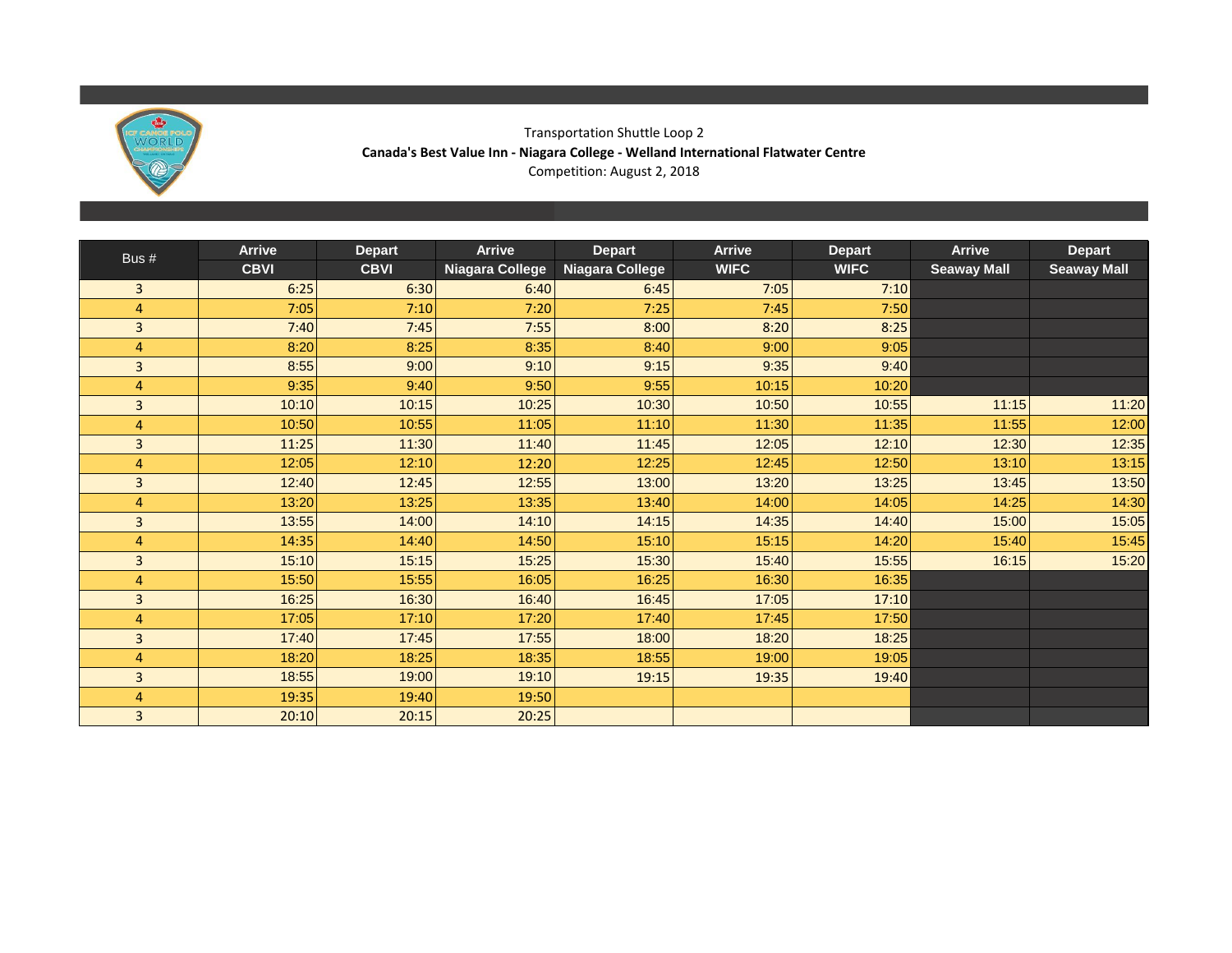

Transportation Shuttle Loop 1 **Brock University - Welland International Flatwater Centre** Competition: August 3, 2018

| Bus #                   | <b>Arrive</b> | <b>Depart</b> | <b>Arrive</b> | <b>Depart</b> |
|-------------------------|---------------|---------------|---------------|---------------|
|                         | Brock U.      | Brock U.      | <b>WIFC</b>   | <b>WIFC</b>   |
| $\mathbf{1}$            | 5:55          | 6:00          | 6:30          | 6:35          |
| $\overline{2}$          | 6:30          | 6:35          | 7:05          | 7:10          |
| $\mathbf{1}$            | 7:05          | 7:10          | 7:40          | 7:45          |
| $\overline{2}$          | 7:40          | 7:45          | 8:15          | 8:20          |
| $\mathbf{1}$            | 8:15          | 8:20          | 8:50          | 8:55          |
| $\overline{2}$          | 8:50          | 8:55          | 9:25          | 9:30          |
| $\mathbf{1}$            | 9:25          | 9:30          | 10:00         | 10:05         |
| $\overline{2}$          | 10:00         | 10:05         | 10:35         | 10:40         |
| $\mathbf{1}$            | 10:35         | 10:40         | 11:10         | 11:15         |
| $\overline{a}$          | 11:10         | 11:15         | 11:45         | 11:50         |
| $\mathbf{1}$            | 11:45         | 11:50         | 12:20         | 12:25         |
| $\overline{a}$          | 12:20         | 12:25         | 12:55         | 13:00         |
| $\mathbf 1$             | 12:55         | 13:00         | 13:30         | 13:35         |
| $\overline{2}$          | 13:30         | 13:35         | 14:05         | 14:10         |
| $\mathbf{1}$            | 14:05         | 14:10         | 14:40         | 14:45         |
| $\overline{2}$          | 14:40         | 14:45         | 15:15         | 15:20         |
| $\mathbf{1}$            | 15:15         | 15:20         | 15:50         | 15:55         |
| $\overline{2}$          | 15:50         | 15:55         | 16:25         | 16:30         |
| $\mathbf{1}$            | 16:25         | 16:30         | 17:00         | 17:05         |
| $\overline{2}$          | 17:00         | 17:05         | 17:35         | 17:40         |
| $\mathbf{1}$            | 17:35         | 17:40         | 18:10         | 18:15         |
| $\overline{2}$          | 18:10         | 18:15         | 18:45         | 18:50         |
| $\mathbf{1}$            | 18:45         | 18:50         | 19:20         | 19:25         |
| $\overline{\mathbf{c}}$ | 19:20         | 19:25         | 19:55         | 20:00         |
| $\mathbf{1}$            | 19:55         | 20:00         | 20:30         | 20:35         |
| $\overline{\mathbf{c}}$ | 20:30         |               |               |               |
| $\mathbf{1}$            | 20:05         |               |               |               |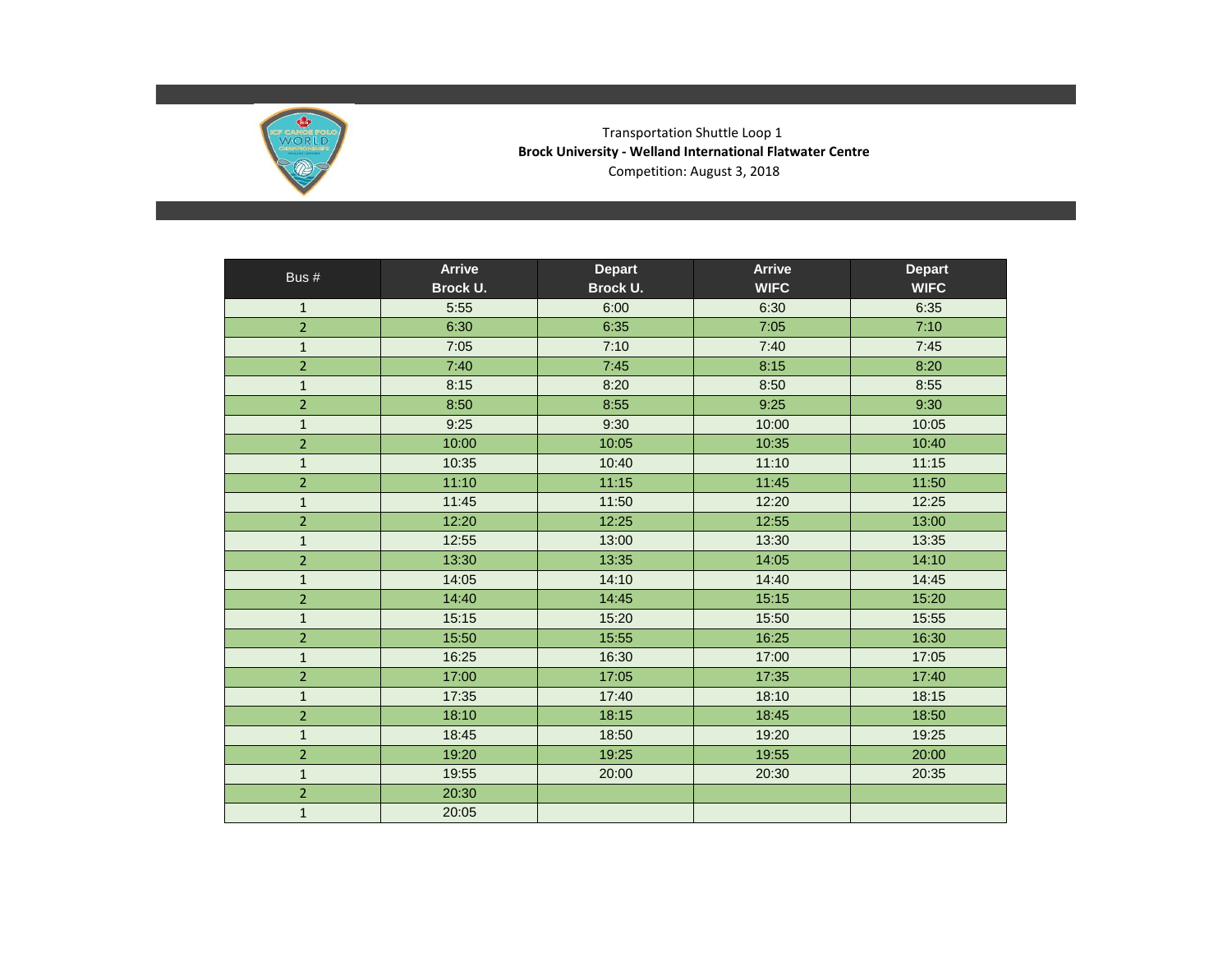

### Transportation Shuttle Loop 2 **Canada's Best Value Inn - Niagara College - Welland International Flatwater Centre** Competition: August 3, 2018

| Bus #          | <b>Arrive</b> | <b>Depart</b> | <b>Arrive</b>   | <b>Depart</b>   | <b>Arrive</b> | <b>Depart</b> | <b>Arrive</b>      | <b>Depart</b>      |
|----------------|---------------|---------------|-----------------|-----------------|---------------|---------------|--------------------|--------------------|
|                | <b>CBVI</b>   | <b>CBVI</b>   | Niagara College | Niagara College | <b>WIFC</b>   | <b>WIFC</b>   | <b>Seaway Mall</b> | <b>Seaway Mall</b> |
| $\overline{3}$ | 5:50          | 5:55          | 6:05            | 6:10            | 6:30          | 6:35          |                    |                    |
| $\overline{4}$ | 6:25          | 6:30          | 6:40            | 6:45            | 7:05          | 7:10          |                    |                    |
| $\overline{3}$ | 7:05          | 7:10          | 7:20            | 7:25            | 7:45          | 7:50          |                    |                    |
| $\overline{4}$ | 7:40          | 7:45          | 7:55            | 8:00            | 8:20          | 8:25          |                    |                    |
| 3              | 8:20          | 8:25          | 8:35            | 8:40            | 9:00          | 9:05          |                    |                    |
| $\overline{4}$ | 8:55          | 9:00          | 9:10            | 9:15            | 9:35          | 9:40          |                    |                    |
| 3              | 9:35          | 9:40          | 9:50            | 9:55            | 10:15         | 10:20         |                    |                    |
| $\overline{4}$ | 10:10         | 10:15         | 10:25           | 10:30           | 10:50         | 10:55         | 11:15              | 11:20              |
| $\overline{3}$ | 10:50         | 10:55         | 11:05           | 11:10           | 11:30         | 11:35         | 11:55              | 11:00              |
| $\overline{4}$ | 11:25         | 11:30         | 11:40           | 11:45           | 12:05         | 12:10         | 12:30              | 12:35              |
| 3              | 12:05         | 12:10         | 12;20           | 12:25           | 12:45         | 12:50         | 13:10              | 13:15              |
| $\overline{4}$ | 11:40         | 11:45         | 11:55           | 12:00           | 12:20         | 12:25         | 12:45              | 12:50              |
| 3              | 13:20         | 13:25         | 13:35           | 13:40           | 14:00         | 14:05         | 14:25              | 14:30              |
| $\overline{4}$ | 13:55         | 14:00         | 14:10           | 14:15           | 14:35         | 14:40         | 15:00              | 15:05              |
| $\overline{3}$ | 14:35         | 14:40         | 14:50           | 14:55           | 15:15         | 15:20         | 15:40              | 15:45              |
| $\overline{4}$ | 15:10         | 15:15         | 15:25           | 15:30           | 15:50         | 15:55         | 16:15              | 16:20              |
| 3              | 15:50         | 15:55         | 16:05           | 16:10           | 16:30         | 16:35         |                    |                    |
| $\overline{4}$ | 16:25         | 16:30         | 16:40           | 16:45           | 17:05         | 17:10         |                    |                    |
| $\overline{3}$ | 17:05         | 17:10         | 17:20           | 17:25           | 17:45         | 17:50         |                    |                    |
| $\overline{4}$ | 17:40         | 17:45         | 17:55           | 18:00           | 18:20         | 18:25         |                    |                    |
| 3              | 18:20         | 18:25         | 18:35           | 18:40           | 19:00         | 19:05         |                    |                    |
| $\overline{4}$ | 18:55         | 19:00         | 19:10           | 19:15           | 19:35         | 19:40         |                    |                    |
| 3              | 19:35         | 19:40         | 19:50           | 19:55           | 20:15         | 20:20         |                    |                    |
| $\overline{4}$ | 20:10         | 20:15         | 20:25           |                 |               |               |                    |                    |
| 3              | 20:50         | 20:55         | 21:05           |                 |               |               |                    |                    |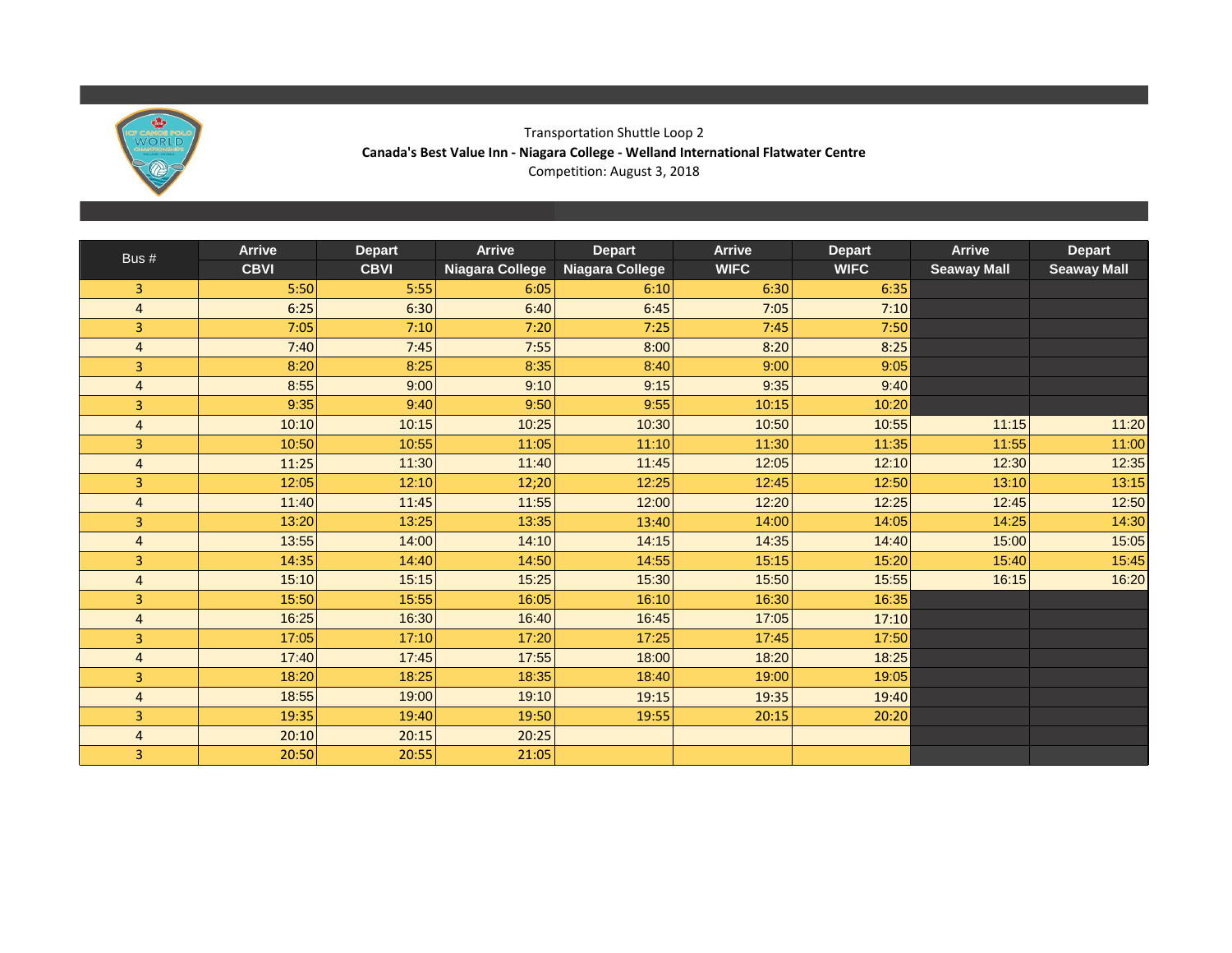

Transportation Shuttle Loop 1 **Brock University - Welland International Flatwater Centre** Competition: August 4, 2018

| Bus #          | <b>Arrive</b> | <b>Depart</b>   | <b>Arrive</b> | <b>Depart</b> |
|----------------|---------------|-----------------|---------------|---------------|
|                | Brock U.      | <b>Brock U.</b> | <b>WIFC</b>   | <b>WIFC</b>   |
| $\mathbf{1}$   | 5:55          | 6:00            | 6:30          | 6:35          |
| $\overline{2}$ | 6:30          | 6:35            | 7:05          | 7:10          |
| $\mathbf{1}$   | 7:05          | 7:10            | 7:40          | 7:45          |
| $\overline{2}$ | 7:40          | 7:45            | 8:15          | 8:20          |
| $\mathbf{1}$   | 8:15          | 8:20            | 8:50          | 8:55          |
| $\overline{2}$ | 8:50          | 8:55            | 9:25          | 9:30          |
| $\mathbf 1$    | 9:25          | 9:30            | 10:00         | 10:05         |
| $\overline{2}$ | 10:00         | 10:05           | 10:35         | 10:40         |
| $\mathbf{1}$   | 10:35         | 10:40           | 11:10         | 11:15         |
| $\overline{2}$ | 11:10         | 11:15           | 11:45         | 11:50         |
| $\mathbf{1}$   | 11:45         | 11:50           | 12:20         | 12:25         |
| $\overline{2}$ | 12:20         | 12:25           | 12:55         | 13:00         |
| $\mathbf{1}$   | 12:55         | 13:00           | 13:30         | 13:35         |
| $\overline{2}$ | 13:30         | 13:35           | 14:05         | 14:10         |
| $\mathbf{1}$   | 14:05         | 14:10           | 14:40         | 14:45         |
| $\overline{2}$ | 14:40         | 14:45           | 15:15         | 15:20         |
| $\mathbf{1}$   | 15:15         | 15:20           | 15:50         | 15:55         |
| $\overline{2}$ | 15:50         | 15:55           | 16:25         | 16:30         |
| $\mathbf{1}$   | 16:25         | 16:30           | 17:00         | 17:05         |
| $\overline{2}$ | 17:00         | 17:05           | 17:35         | 17:40         |
| $\mathbf{1}$   | 17:35         | 17:40           | 18:10         | 18:15         |
| $\overline{2}$ | 18:10         | 18:15           | 18:45         | 18:50         |
| $\mathbf 1$    | 18:45         | 18:50           | 19:20         | 19:25         |
| $\overline{2}$ | 19:20         |                 |               |               |
| $\mathbf{1}$   | 19:55         |                 |               |               |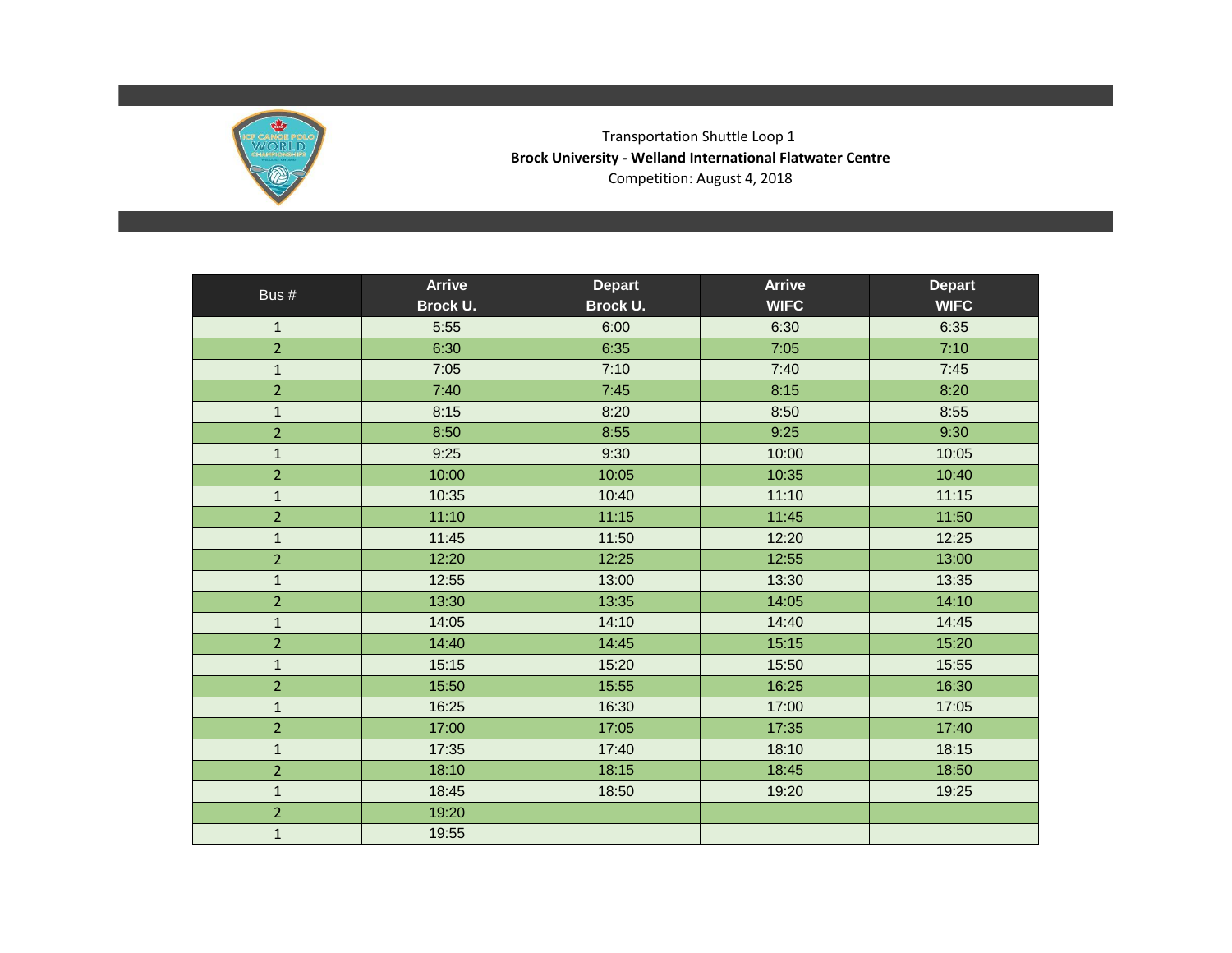

### Transportation Shuttle Loop 2 **Canada's Best Value Inn - Niagara College - Welland International Flatwater Centre** Competition: August 4, 2018

| Bus #                   | <b>Arrive</b> | <b>Depart</b> | <b>Arrive</b>   | <b>Depart</b>   | <b>Arrive</b> | <b>Depart</b> | <b>Arrive</b>      | <b>Depart</b>      |
|-------------------------|---------------|---------------|-----------------|-----------------|---------------|---------------|--------------------|--------------------|
|                         | <b>CBVI</b>   | <b>CBVI</b>   | Niagara College | Niagara College | <b>WIFC</b>   | <b>WIFC</b>   | <b>Seaway Mall</b> | <b>Seaway Mall</b> |
| 3                       | 5:50          | 5:55          | 6:05            | 6:10            | 6:30          | 6:35          |                    |                    |
| $\overline{4}$          | 6:25          | 6:30          | 6:40            | 6:45            | 7:05          | 7:10          |                    |                    |
| 3                       | 7:05          | 7:10          | 7:20            | 7:25            | 7:45          | 7:50          |                    |                    |
| $\overline{4}$          | 7:40          | 7:45          | 7:55            | 8:00            | 8:20          | 8:25          |                    |                    |
| 3                       | 8:20          | 8:25          | 8:35            | 8:40            | 9:00          | 9:05          |                    |                    |
| $\overline{4}$          | 8:55          | 9:00          | 9:10            | 9:15            | 9:35          | 9:40          |                    |                    |
| 3                       | 9:35          | 9:40          | 9:50            | 9:55            | 10:15         | 10:20         |                    |                    |
| $\overline{4}$          | 10:10         | 10:15         | 10:25           | 10:30           | 10:50         | 10:55         | 11:15              | 11:20              |
| 3                       | 10:50         | 10:55         | 11:05           | 11:10           | 11:30         | 11:35         | 11:55              | 11:00              |
| $\overline{4}$          | 11:25         | 11:30         | 11:40           | 11:45           | 12:05         | 12:10         | 12:30              | 12:35              |
| 3                       | 12:05         | 12:10         | 12;20           | 12:25           | 12:45         | 12:50         | 13:10              | 13:15              |
| $\overline{4}$          | 11:40         | 11:45         | 11:55           | 12:00           | 12:20         | 12:25         | 12:45              | 12:50              |
| 3                       | 13:20         | 13:25         | 13:35           | 13:40           | 14:00         | 14:05         | 14:25              | 14:30              |
| $\overline{4}$          | 13:55         | 14:00         | 14:10           | 14:15           | 14:35         | 14:40         | 15:00              | 15:05              |
| $\overline{\mathbf{3}}$ | 14:35         | 14:40         | 14:50           | 14:55           | 15:15         | 15:20         | 15:40              | 15:45              |
| $\overline{4}$          | 15:10         | 15:15         | 15:25           | 15:30           | 15:50         | 15:55         | 16:15              | 16:20              |
| 3                       | 15:50         | 15:55         | 16:05           | 16:10           | 16:30         | 16:35         |                    |                    |
| $\overline{4}$          | 16:25         | 16:30         | 16:40           | 16:45           | 17:05         | 17:10         |                    |                    |
| 3                       | 17:05         | 17:10         | 17:20           | 17:25           | 17:45         | 17:50         |                    |                    |
| $\overline{4}$          | 17:40         | 17:45         | 17:55           | 18:00           | 18:20         | 18:25         |                    |                    |
| 3                       | 18:20         | 18:25         | 18:35           | 18:40           | 19:00         | 19:05         |                    |                    |
| $\overline{4}$          | 18:55         | 19:00         | 19:10           |                 |               |               |                    |                    |
| 3                       | 19:35         | 19:40         | 19:50           |                 |               |               |                    |                    |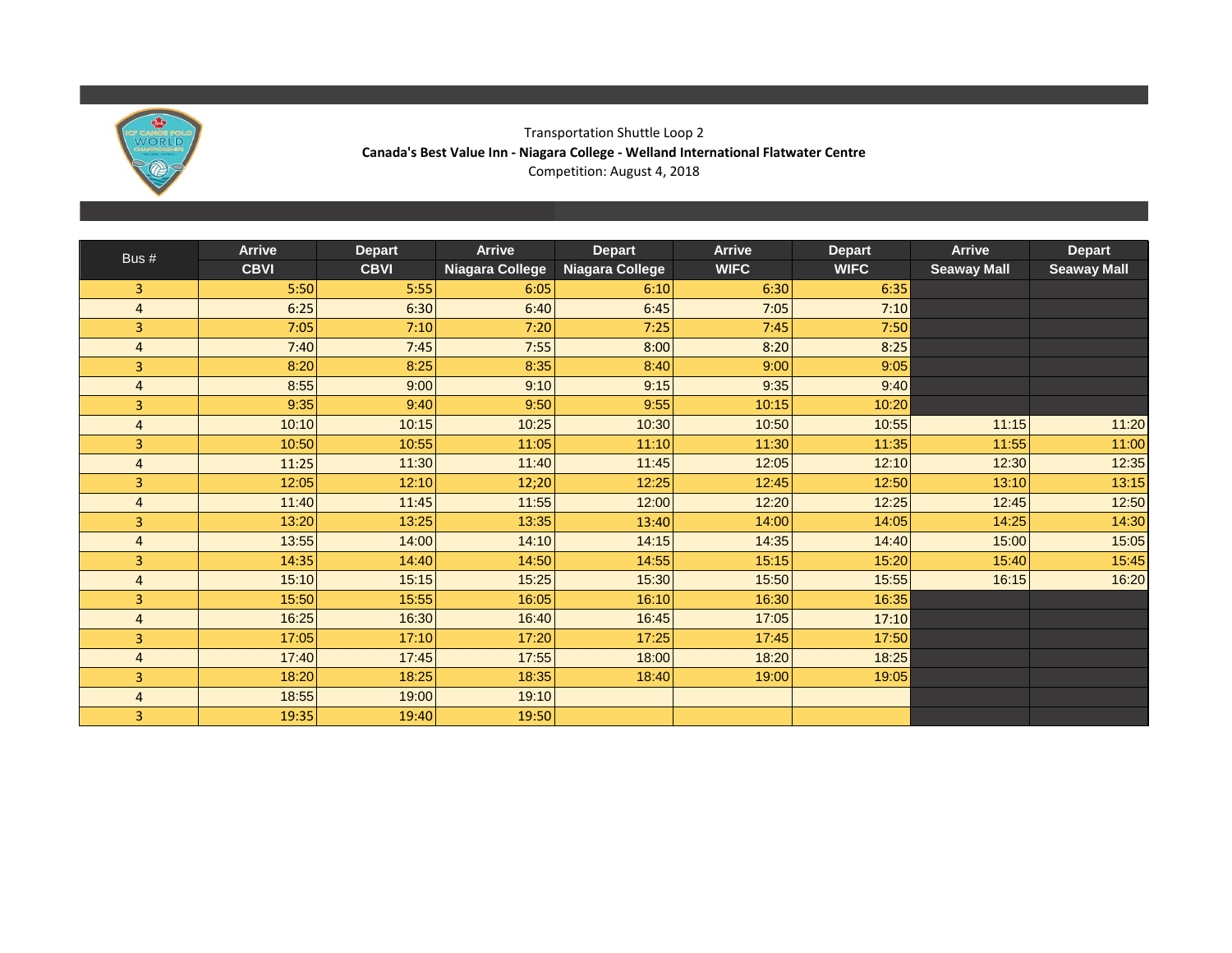

Transportation Shuttle Loop 1 **Brock University - Welland International Flatwater Centre** Competition: August 5, 2018

| Bus #          | <b>Arrive</b> | <b>Depart</b> | <b>Arrive</b> | <b>Depart</b> |
|----------------|---------------|---------------|---------------|---------------|
|                | Brock U.      | Brock U.      | <b>WIFC</b>   | <b>WIFC</b>   |
| $\mathbf{1}$   | 5:55          | 6:00          | 6:30          | 6:35          |
| $\overline{2}$ | 6:30          | 6:35          | 7:05          | 7:10          |
| $\mathbf{1}$   | 7:05          | 7:10          | 7:40          | 7:45          |
| $\overline{2}$ | 7:40          | 7:45          | 8:15          | 8:20          |
| $\mathbf{1}$   | 8:15          | 8:20          | 8:50          | 8:55          |
| $\overline{2}$ | 8:50          | 8:55          | 9:25          | 9:30          |
| $\mathbf{1}$   | 9:25          | 9:30          | 10:00         | 10:05         |
| $\overline{2}$ | 10:00         | 10:05         | 10:35         | 10:40         |
| $\mathbf{1}$   | 10:35         | 10:40         | 11:10         | 11:15         |
| $\overline{2}$ | 11:10         | 11:15         | 11:45         | 11:50         |
| $\mathbf{1}$   | 11:45         | 11:50         | 12:20         | 12:25         |
| $\overline{2}$ | 12:20         | 12:25         | 12:55         | 13:00         |
| $\mathbf{1}$   | 12:55         | 13:00         | 13:30         | 13:35         |
| $\overline{2}$ | 13:30         | 13:35         | 14:05         | 14:10         |
| $\mathbf{1}$   | 14:05         | 14:10         | 14:40         | 14:45         |
| $\overline{2}$ | 14:40         | 14:45         | 15:15         | 15:20         |
| $\mathbf{1}$   | 15:15         | 15:20         | 15:50         | 15:55         |
| $\overline{2}$ | 15:50         | 15:55         | 16:25         | 16:30         |
| $\mathbf{1}$   | 16:25         | 16:30         | 17:00         | 17:05         |
| $\overline{2}$ | 17:00         | 17:05         | 17:35         | 17:40         |
| $\mathbf{1}$   | 17:35         |               |               |               |
| $\overline{2}$ | 18:10         |               |               |               |